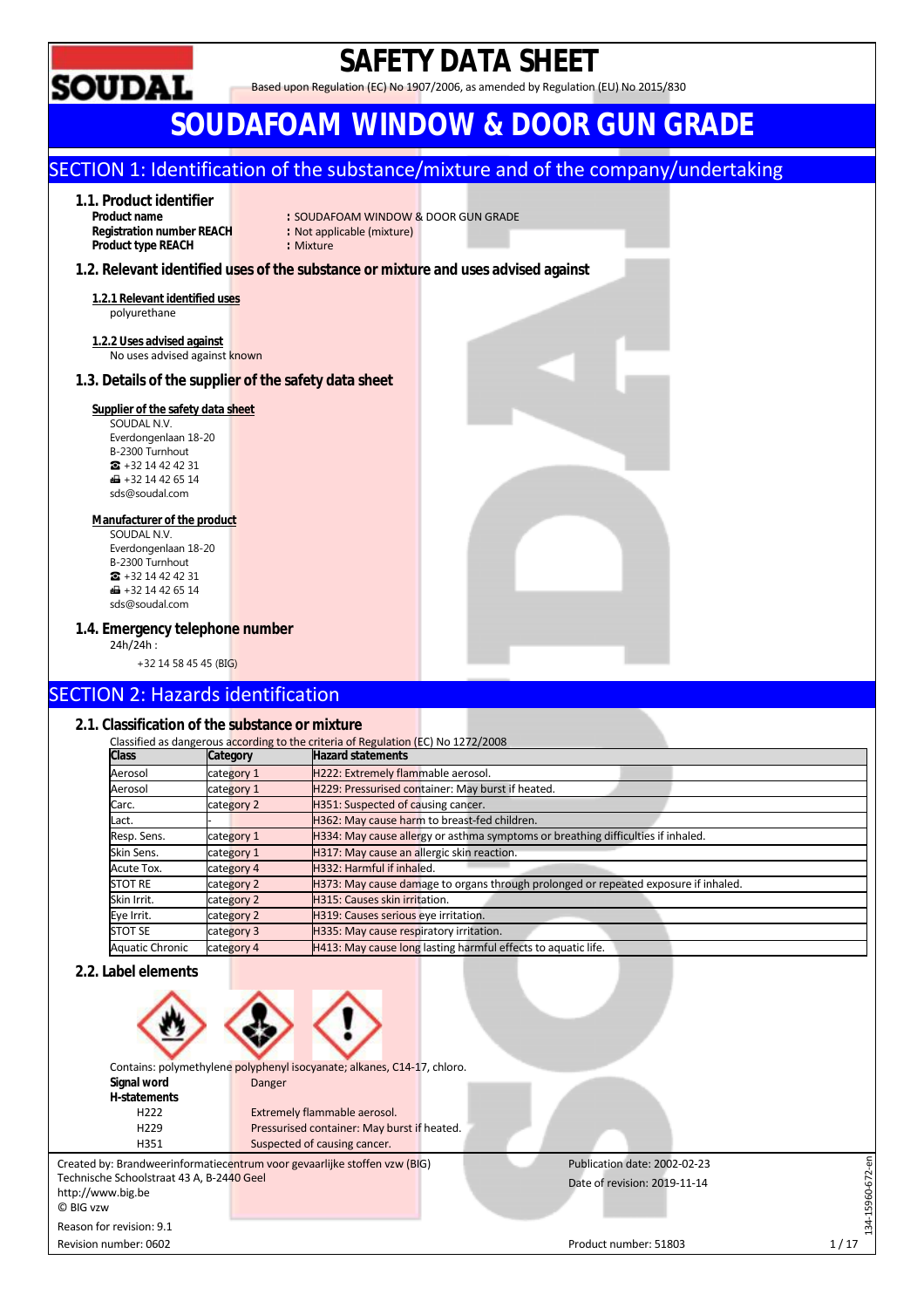## **SOUDAFOAM WINDOW & DOOR GUN GRADE**

| H362                     | May cause harm to breast-fed children.                                                             |
|--------------------------|----------------------------------------------------------------------------------------------------|
| H334                     | May cause allergy or asthma symptoms or breathing difficulties if inhaled.                         |
| H317                     | May cause an allergic skin reaction.                                                               |
| H332                     | Harmful if inhaled.                                                                                |
| H373                     | May cause damage to organs through prolonged or repeated exposure if inhaled.                      |
| H315                     | Causes skin irritation.                                                                            |
| H319                     | Causes serious eye irritation.                                                                     |
| H335                     | May cause respiratory irritation.                                                                  |
| H413                     | May cause long lasting harmful effects to aquatic life.                                            |
| <b>P-statements</b>      |                                                                                                    |
| P <sub>101</sub>         | If medical advice is needed, have product container or label at hand.                              |
| P102                     | Keep out of reach of children.                                                                     |
| P210                     | Keep away from heat, hot surfaces, sparks, open flames and other ignition sources. No smoking.     |
| P211                     | Do not spray on an open flame or other ignition source.                                            |
| P251                     | Do not pierce or burn, even after use.                                                             |
| $P308 + P313$            | IF exposed or concerned: Get medical advice/attention.                                             |
| P405                     | Store locked up.                                                                                   |
| $P410 + P412$            | Protect from sunlight. Do not expose to temperatures exceeding 50 °C/122°F.                        |
| P501                     | Dispose of contents/container in accordance with local/regional/national/international regulation. |
| Supplemental information |                                                                                                    |
|                          | . Dersons already sensitised to discossered may develop allergic reactions when using this product |

- Persons already sensitised to diisocyanates may develop allergic reactions when using this product.

- Persons suffering from asthma, eczema or skin problems should avoid contact, including dermal contact, with this product. - This product should not be used under conditions of poor ventilation unless a protective mask with an appropriate gas filter (i.e. type A1 according to standard EN 14387) is used.

### **2.3. Other hazards**

Gas/vapour spreads at floor level: ignition hazard

## SECTION 3: Composition/information on ingredients

### **3.1. Substances**

Not applicable

## **3.2. Mixtures**

| <b>Name</b><br><b>REACH Registration No</b>                                                                                                                                                                                                                                                                                                                                                                                                             | <b>CAS No</b><br><b>EC No</b> | Conc. (C)                                                                                                                                      | Classification according to CLP Note                                                                                                                                                                         |                                     | Remark      |
|---------------------------------------------------------------------------------------------------------------------------------------------------------------------------------------------------------------------------------------------------------------------------------------------------------------------------------------------------------------------------------------------------------------------------------------------------------|-------------------------------|------------------------------------------------------------------------------------------------------------------------------------------------|--------------------------------------------------------------------------------------------------------------------------------------------------------------------------------------------------------------|-------------------------------------|-------------|
| propane<br>01-2119486944-21                                                                                                                                                                                                                                                                                                                                                                                                                             | 74-98-6<br>200-827-9          | 1% <c<10%< th=""><th>Flam. Gas 1; H220<br/>Press. Gas - Liquefied gas;</th><th>(1)(2)(10)</th><th>Propellant</th></c<10%<>                     | Flam. Gas 1; H220<br>Press. Gas - Liquefied gas;                                                                                                                                                             | (1)(2)(10)                          | Propellant  |
| dimethyl ether<br>01-2119472128-37                                                                                                                                                                                                                                                                                                                                                                                                                      | 115-10-6<br>204-065-8         | 1% <c<15%< td=""><td>Flam. Gas 1; H220<br/>Press. Gas - Liquefied gas;</td><td>(1)(2)(10)</td><td>Propellant</td></c<15%<>                     | Flam. Gas 1; H220<br>Press. Gas - Liquefied gas;                                                                                                                                                             | (1)(2)(10)                          | Propellant  |
| polymethylene polyphenyl isocyanate                                                                                                                                                                                                                                                                                                                                                                                                                     | 9016-87-9                     |                                                                                                                                                | 10% <c<40% 2;="" carc.="" h351<br="">Resp. Sens. 1; H334<br/>Skin Sens. 1; H317<br/>Acute Tox. 4; H332<br/><b>STOT RE 2; H373</b><br/>Skin Irrit. 2; H315<br/>Eye Irrit. 2; H319<br/>STOT SE 3; H335</c<40%> | $(1)(2)(8)(10)(18)($ Polymer<br>IV) |             |
| isobutane<br>01-2119485395-27                                                                                                                                                                                                                                                                                                                                                                                                                           | $75 - 28 - 5$<br>200-857-2    | 1% <c<10%< td=""><td>Flam. Gas 1; H220<br/>Press. Gas - Liquefied gas;</td><td>(1)(2)(10)(21)</td><td>Propellant</td></c<10%<>                 | Flam. Gas 1; H220<br>Press. Gas - Liquefied gas;                                                                                                                                                             | (1)(2)(10)(21)                      | Propellant  |
| alkanes, C14-17, chloro<br>01-2119519269-33                                                                                                                                                                                                                                                                                                                                                                                                             | 85535-85-9<br>287-477-0       | 1% <c<20%< td=""><td>Lact.; H362<br/>Aquatic Acute 1; H400<br/>Aquatic Chronic 1; H410</td><td>(1)(2)(8)(10)</td><td><b>UVCB</b></td></c<20%<> | Lact.; H362<br>Aquatic Acute 1; H400<br>Aquatic Chronic 1; H410                                                                                                                                              | (1)(2)(8)(10)                       | <b>UVCB</b> |
| reaction mass of tris(2-chloropropyl) phosphate and<br>tris(2-chloro-1-methylethyl) phosphate and phosphoric<br>acid, bis(2-chloro-1-methylethyl) 2-chloropropyl ester<br>and phosphoric acid, 2-chloro-1-methylethyl bis(2-<br>chloropropyl) ester<br>01-2119486772-26                                                                                                                                                                                 |                               | 1%C<5%                                                                                                                                         | Acute Tox. 4; H302                                                                                                                                                                                           | (1)(10)                             | Constituent |
| (1) For H-statements in full: see heading 16<br>(2) Substance with a Community workplace exposure limit<br>(8) Specific concentration limits, see heading 16<br>(10) Subject to restrictions of Annex XVII of Regulation (EC) No. 1907/2006<br>(18) Polymethylene polyphenyl isocyanate, contains > 0.1% MDI-isomers<br>(21) 1,3-butadiene < 0.1%<br>(V) Exempted from registration under REACH (Regulation (EC) No 1907/2006, article 2 (9), polymers) |                               |                                                                                                                                                |                                                                                                                                                                                                              |                                     |             |
| Reason for revision: 9.1                                                                                                                                                                                                                                                                                                                                                                                                                                |                               |                                                                                                                                                | Publication date: 2002-02-23<br>Date of revision: 2019-11-14                                                                                                                                                 |                                     |             |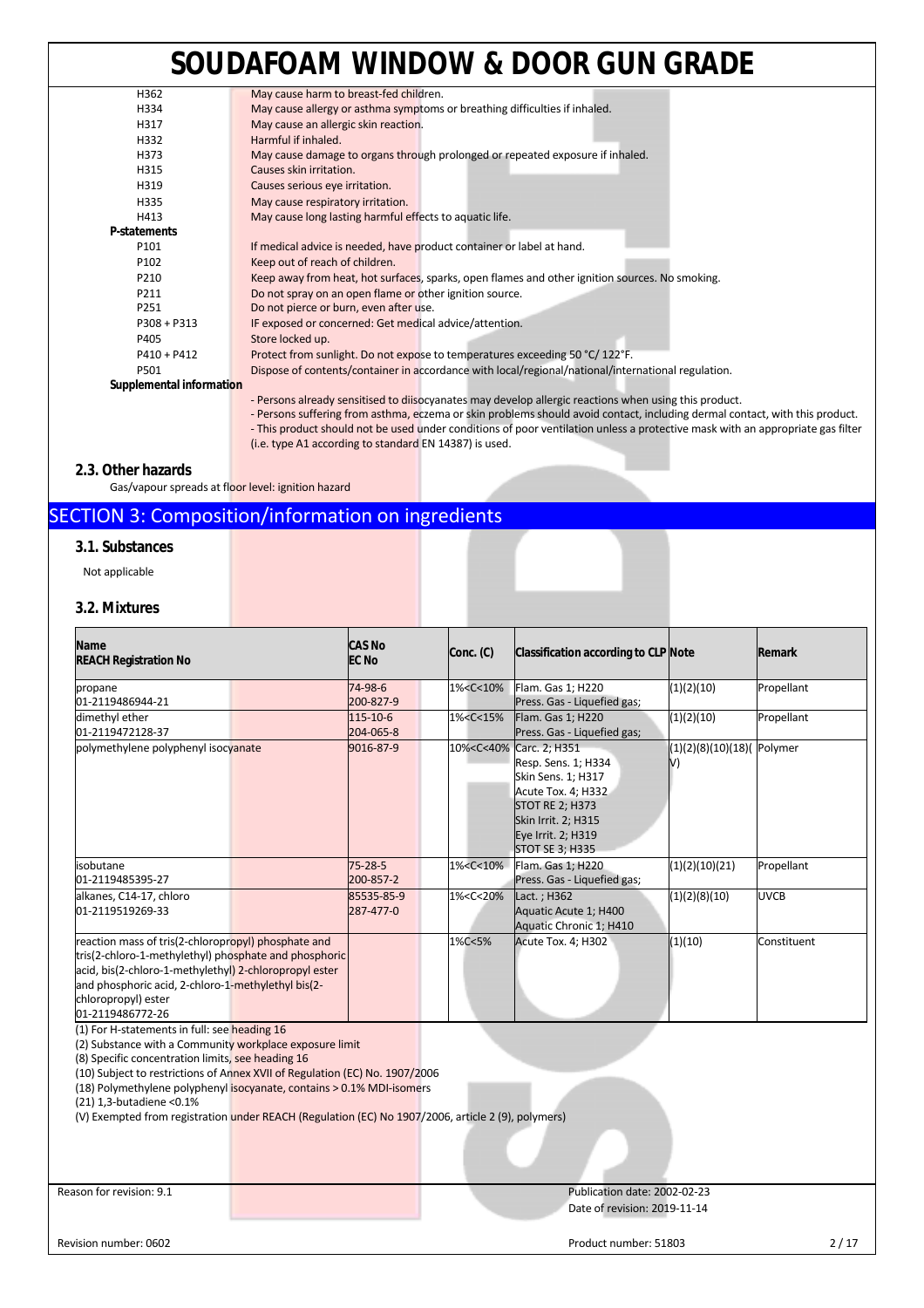## SECTION 4: First aid measures

## **4.1. Description of first aid measures**

#### **General:**

GENERAL. Check the vital functions. Unconscious: maintain adequate airway and respiration. Respiratory arrest: artificial respiration or oxygen. Cardiac arrest: perform resuscitation. Victim conscious with laboured breathing: half-seated. Victim in shock: on his back with legs slightly raised. Vomiting: prevent asphyxia/aspiration pneumonia. Prevent cooling by covering the victim (no warming up). Keep watching the victim. Give psychological aid. Keep the victim calm, avoid physical strain. Depending on the victim's condition: doctor/hospital. **After inhalation:** 

Remove the victim into fresh air. Respiratory problems: consult a doctor/medical service.

#### **After skin contact:**

Wash immediately with lots of water. Take victim to a doctor if irritation persists.

#### **After eye contact:**

Rinse immediately with plenty of water. Remove contact lenses, if present and easy to do. Continue rinsing. Do not apply neutralizing agents. Take victim to an ophthalmologist if irritation persists.

### **After ingestion:**

Rinse mouth with water. Immediately after ingestion: give lots of water to drink. Do not induce vomiting. Consult a doctor/medical service if you feel

## **4.2. Most important symptoms and effects, both acute and delayed**

## **4.2.1 Acute symptoms**

**After inhalation:**  Dry/sore throat. Coughing. Irritation of the respiratory tract. Irritation of the nasal mucous membranes. Runny nose. FOLLOWING SYMPTOMS MAY APPEAR LATER: Possible inflammation of the respiratory tract. Risk of lung oedema. Respiratory difficulties. **After skin contact:**  Tingling/irritation of the skin. **After eye contact:**  Irritation of the eye tissue. Lacrimation. **After ingestion:**  Not applicable. **4.2.2 Delayed symptoms**  No effects known.

**4.3. Indication of any immediate medical attention and special treatment needed** If applicable and available it will be listed below.

## SECTION 5: Firefighting measures

### **5.1. Extinguishing media**

- **5.1.1 Suitable extinguishing media:**
- Small fire: Quick-acting ABC powder extinguisher, Quick-acting BC powder extinguisher. **5.1.2 Unsuitable extinguishing media:** Small fire: Quick-acting CO2 extinguisher, Water (water can be used to control jet flame), Foam.
	- Major fire: Water (water can be used to control jet flame), Foam.

### **5.2. Special hazards arising from the substance or mixture**

On burning: release of toxic and corrosive gases/vapours (nitrous vapours, hydrogen chloride, carbon monoxide - carbon dioxide). Pressurised container: May burst if heated. May polymerize on exposure to temperature rise. On heating: release of toxic/combustible gases/vapours (hydrogen cyanide).

## **5.3. Advice for firefighters**

### **5.3.1 Instructions:**

If exposed to fire cool the closed containers by spraying with water. Physical explosion risk: extinguish/cool from behind cover. Do not move the load if exposed to heat. After cooling: persistant risk of physical explosion. Dilute toxic gases with water spray. Take account of toxic/corrosive precipitation water.

### **5.3.2 Special protective equipment for fire-fighters:**

Gloves (EN 374). Protective goggles (EN 166). Head/neck protection. Protective clothing (EN 14605 or EN 13034). Heat/fire exposure: compressed air apparatus (EN 136 + EN 137).

## SECTION 6: Accidental release measures

### **6.1. Personal precautions, protective equipment and emergency procedures**

- Stop engines and no smoking. No naked flames or sparks. Spark- and explosionproof appliances and lighting equipment. **6.1.1 Protective equipment for non-emergency personnel** 
	- See heading 8.2
- **6.1.2 Protective equipment for emergency responders**

Gloves (EN 374). Protective goggles (EN 166). Head/neck protection. Protective clothing (EN 14605 or EN 13034). Suitable protective clothing

## See heading 8.2

**6.2. Environmental precautions**

Dam up the solid spill. Use appropriate containment to avoid environmental contamination.

## **6.3. Methods and material for containment and cleaning up**

Reason for revision: 9.1 Publication date: 2002-02-23 Date of revision: 2019-11-14

Revision number: 0602 3/17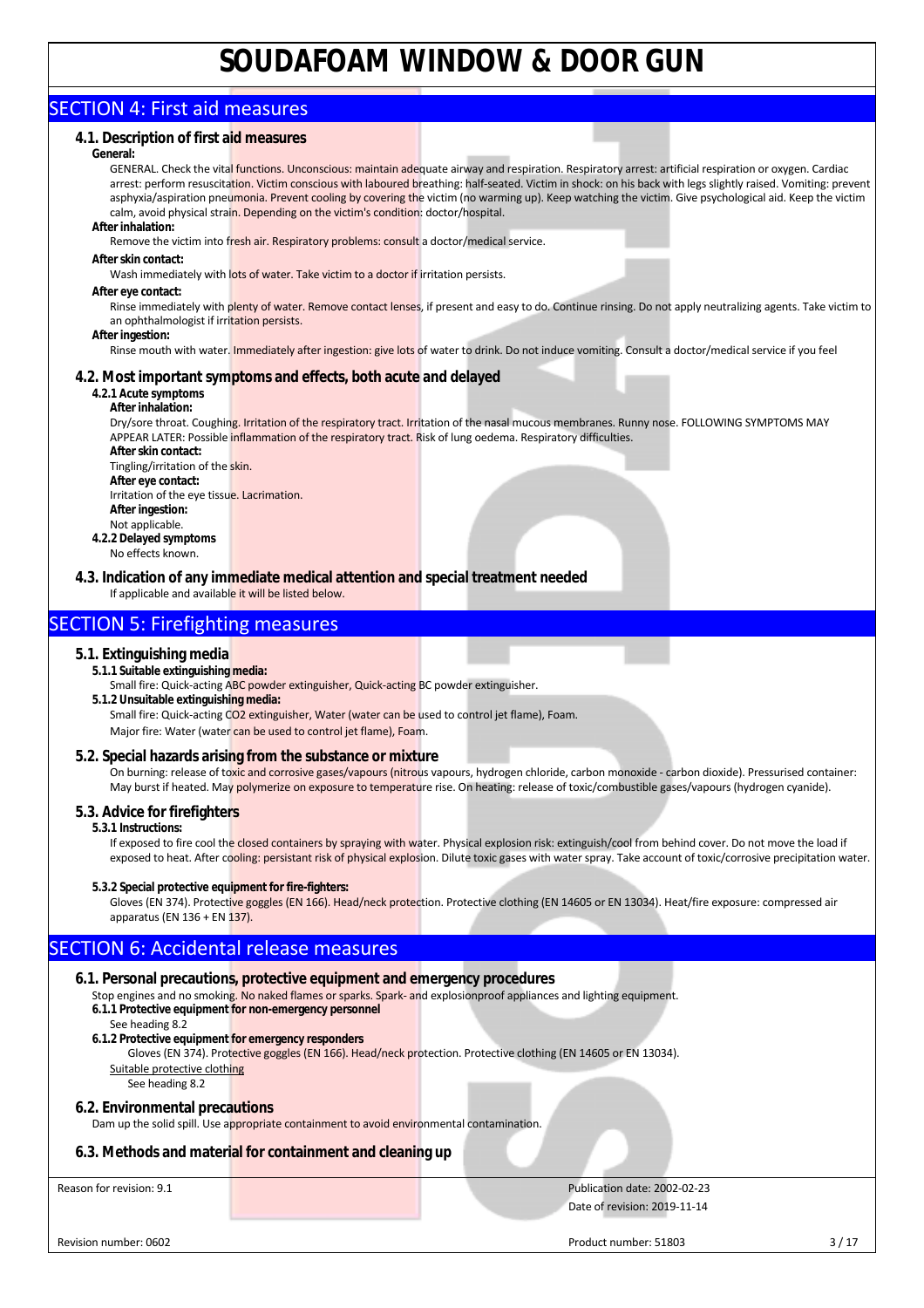Allow product to solidify and remove it by mechanical means. Carefully collect the spill/leftovers. Clean (treat) contaminated surfaces with acetone. Take collected spill to manufacturer/competent authority. Wash clothing and equipment after handling.

## **6.4. Reference to other sections**

See heading 13.

## **SECTION 7: Handling and storage**

The information in this section is a general description. If applicable and available, exposure scenarios are attached in annex. Always use the relevant exposure scenarios that correspond to your identified use.

### **7.1. Precautions for safe handling**

Use spark-/explosionproof appliances and lighting system. Keep away from naked flames/heat. Keep away from ignition sources/sparks. Observe very strict hygiene - avoid contact. Remove contaminated clothing immediately.

### **7.2. Conditions for safe storage, including any incompatibilities**

#### **7.2.1 Safe storage requirements:**

Storage temperature: < 50 °C. Store in a cool area. Keep out of direct sunlight. Store in a dry area. Ventilation at floor level. Fireproof storeroom. Unauthorized persons are not admitted. Meet the legal requirements. Max. storage time: 1 year(s).

### **7.2.2 Keep away from:**

Heat sources, ignition sources, (strong) acids, (strong) bases.

#### **7.2.3 Suitable packaging material:**  Aerosol.

- **7.2.4 Non suitable packaging material:**
- No data available

## **7.3. Specific end use(s)**

If applicable and available, exposure scenarios are attached in annex. See information supplied by the manufacturer.

## SECTION 8: Exposure controls/personal protection

## **8.1. Control parameters**

## **8.1.1 Occupational exposure**

**a) Occupational exposure limit values** 

If limit values are applicable and available these will be listed below.

| EU                                         |                                                             |                                                                                            |                           |
|--------------------------------------------|-------------------------------------------------------------|--------------------------------------------------------------------------------------------|---------------------------|
| Dimethylether                              |                                                             | Time-weighted average exposure limit 8 h (Indicative occupational<br>exposure limit value) | 1000 ppm                  |
|                                            |                                                             | Time-weighted average exposure limit 8 h (Indicative occupational<br>exposure limit value) | 1920 mg/m <sup>3</sup>    |
| Belgium                                    |                                                             |                                                                                            |                           |
| 4,4'-Diisocyanate de diphénylméthane (MDI) |                                                             | Time-weighted average exposure limit 8 h                                                   | 0.005 ppm                 |
|                                            |                                                             | Time-weighted average exposure limit 8 h                                                   | $0.052$ mg/m <sup>3</sup> |
| C3)                                        | Hydrocarbures aliphatiques sous forme gazeuse: (Alcanes C1- | Time-weighted average exposure limit 8 h                                                   | 1000 ppm                  |
|                                            |                                                             | Short time value                                                                           | 980 ppm                   |
|                                            |                                                             | Short time value                                                                           | 2370 mg/m <sup>3</sup>    |
| Oxyde de diméthyle                         |                                                             | Time-weighted average exposure limit 8 h                                                   | 1000 ppm                  |
|                                            |                                                             | Time-weighted average exposure limit 8 h                                                   | 1920 mg/m <sup>3</sup>    |
| <b>The Netherlands</b>                     |                                                             |                                                                                            |                           |
| Dimethylether                              |                                                             | Time-weighted average exposure limit 8 h (Public occupational<br>exposure limit value)     | 496 ppm                   |
|                                            |                                                             | Time-weighted average exposure limit 8 h (Public occupational<br>exposure limit value)     | 950 mg/m <sup>3</sup>     |
|                                            |                                                             | Short time value (Public occupational exposure limit value)                                | 783 ppm                   |
|                                            |                                                             | Short time value (Public occupational exposure limit value)                                | $1500$ mg/m <sup>3</sup>  |
| France                                     |                                                             |                                                                                            |                           |
| 4,4'-Diisocyanate de diphénylméthane       |                                                             | Time-weighted average exposure limit 8 h (VL: Valeur non<br>réglementaire indicative)      | 0.01 ppm                  |
|                                            |                                                             | Time-weighted average exposure limit 8 h (VL: Valeur non<br>réglementaire indicative)      | $0.1 \,\mathrm{mg/m^3}$   |
|                                            |                                                             | Short time value (VL: Valeur non réglementaire indicative)                                 | $0.02$ ppm                |
|                                            |                                                             | Short time value (VL: Valeur non réglementaire indicative)                                 | $0.2 \text{ mg/m}^3$      |
| Oxyde de diméthyle                         |                                                             | Time-weighted average exposure limit 8 h (VRI: Valeur réglementaire<br>indicative)         | 1000 ppm                  |
|                                            |                                                             | Time-weighted average exposure limit 8 h (VRI: Valeur réglementaire<br>indicative)         | 1920 mg/m <sup>3</sup>    |
|                                            |                                                             |                                                                                            |                           |
| Reason for revision: 9.1                   |                                                             | Publication date: 2002-02-23                                                               |                           |
|                                            |                                                             | Date of revision: 2019-11-14                                                               |                           |
|                                            |                                                             |                                                                                            |                           |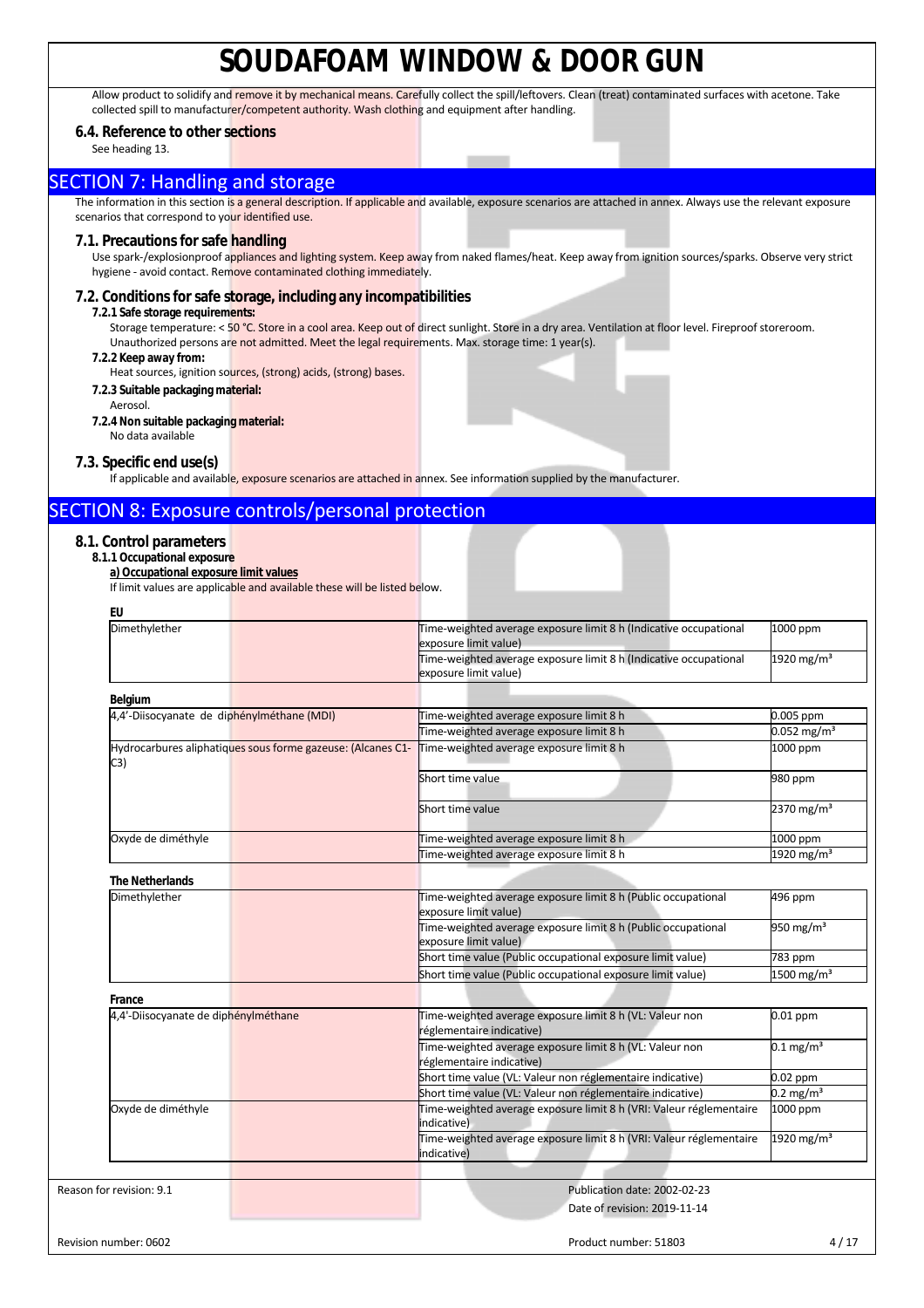|                                                                                                                                                                                                                                           | 4,4'-Methylendiphenyldiisocyanat |                                                                            |                    |                                        | Time-weighted average exposure limit 8 h (TRGS 900)                |        | $0.05 \,\mathrm{mg/m^3}$ |
|-------------------------------------------------------------------------------------------------------------------------------------------------------------------------------------------------------------------------------------------|----------------------------------|----------------------------------------------------------------------------|--------------------|----------------------------------------|--------------------------------------------------------------------|--------|--------------------------|
| Chloralkane, C14-17 (Chlorierte Paraffine C14-17)                                                                                                                                                                                         |                                  |                                                                            |                    |                                        | Time-weighted average exposure limit 8 h (TRGS 900)                |        | $0.3$ ppm                |
|                                                                                                                                                                                                                                           |                                  |                                                                            |                    |                                        | Time-weighted average exposure limit 8 h (TRGS 900)                |        | 6 mg/m $^3$              |
| Dimethylether                                                                                                                                                                                                                             |                                  |                                                                            |                    |                                        | Time-weighted average exposure limit 8 h (TRGS 900)                |        | 1000 ppm                 |
|                                                                                                                                                                                                                                           |                                  |                                                                            |                    |                                        | Time-weighted average exposure limit 8 h (TRGS 900)                |        | 1900 mg/m <sup>3</sup>   |
| Isobutan                                                                                                                                                                                                                                  |                                  |                                                                            |                    |                                        | Time-weighted average exposure limit 8 h (TRGS 900)                |        | 1000 ppm                 |
|                                                                                                                                                                                                                                           |                                  |                                                                            |                    |                                        |                                                                    |        |                          |
|                                                                                                                                                                                                                                           |                                  |                                                                            |                    |                                        | Time-weighted average exposure limit 8 h (TRGS 900)                |        | 2400 mg/m <sup>3</sup>   |
| pMDI (als MDI berechnet)                                                                                                                                                                                                                  |                                  |                                                                            |                    |                                        | Time-weighted average exposure limit 8 h (TRGS 900)                |        | $0.05$ mg/m <sup>3</sup> |
| Propan                                                                                                                                                                                                                                    |                                  |                                                                            |                    |                                        | Time-weighted average exposure limit 8 h (TRGS 900)                |        | 1000 ppm                 |
|                                                                                                                                                                                                                                           |                                  |                                                                            |                    |                                        | Time-weighted average exposure limit 8 h (TRGS 900)                |        | $1800 \text{ mg/m}^3$    |
| UK                                                                                                                                                                                                                                        |                                  |                                                                            |                    |                                        |                                                                    |        |                          |
| Dimethyl ether                                                                                                                                                                                                                            |                                  |                                                                            |                    | (EH40/2005))                           | Time-weighted average exposure limit 8 h (Workplace exposure limit |        | 400 ppm                  |
|                                                                                                                                                                                                                                           |                                  |                                                                            |                    | (EH40/2005))                           | Time-weighted average exposure limit 8 h (Workplace exposure limit |        | 766 mg/m <sup>3</sup>    |
|                                                                                                                                                                                                                                           |                                  |                                                                            |                    |                                        | Short time value (Workplace exposure limit (EH40/2005))            |        | 500 ppm                  |
|                                                                                                                                                                                                                                           |                                  |                                                                            |                    |                                        | Short time value (Workplace exposure limit (EH40/2005))            |        | 958 mg/m <sup>3</sup>    |
| Isocyanates, all (as -NCO) Except methyl isocyanate                                                                                                                                                                                       |                                  |                                                                            |                    |                                        | Time-weighted average exposure limit 8 h (Workplace exposure limit |        | $0.02 \text{ mg/m}^3$    |
|                                                                                                                                                                                                                                           |                                  |                                                                            |                    | (EH40/2005))                           |                                                                    |        |                          |
|                                                                                                                                                                                                                                           |                                  |                                                                            |                    |                                        | Short time value (Workplace exposure limit (EH40/2005))            |        | $0.07 \,\mathrm{mg/m^3}$ |
|                                                                                                                                                                                                                                           |                                  |                                                                            |                    |                                        |                                                                    |        |                          |
| USA (TLV-ACGIH)                                                                                                                                                                                                                           |                                  |                                                                            |                    |                                        |                                                                    |        |                          |
| Butane, all isomers                                                                                                                                                                                                                       |                                  |                                                                            |                    | Short time value (TLV - Adopted Value) |                                                                    |        | 1000 ppm                 |
| Methylene bisphenyl isocyanate (MDI)                                                                                                                                                                                                      |                                  |                                                                            |                    |                                        | Time-weighted average exposure limit 8 h (TLV - Adopted Value)     |        | 0.005 ppm                |
| b) National biological limit values                                                                                                                                                                                                       |                                  |                                                                            |                    |                                        |                                                                    |        |                          |
| If limit values are applicable and available these will be listed below.                                                                                                                                                                  |                                  |                                                                            |                    |                                        |                                                                    |        |                          |
| 8.1.2 Sampling methods                                                                                                                                                                                                                    |                                  |                                                                            |                    |                                        |                                                                    |        |                          |
| <b>Product name</b>                                                                                                                                                                                                                       |                                  |                                                                            |                    | <b>Test</b>                            | <b>Number</b>                                                      |        |                          |
| Isocyanates                                                                                                                                                                                                                               |                                  |                                                                            |                    | <b>NIOSH</b>                           | 5521                                                               |        |                          |
| Isocyanates                                                                                                                                                                                                                               |                                  |                                                                            |                    | <b>NIOSH</b>                           | 5522                                                               |        |                          |
| 8.1.3 Applicable limit values when using the substance or mixture as intended                                                                                                                                                             |                                  |                                                                            |                    |                                        |                                                                    |        |                          |
| alkanes, C14-17, chloro                                                                                                                                                                                                                   |                                  |                                                                            |                    |                                        |                                                                    |        |                          |
| Effect level (DNEL/DMEL)                                                                                                                                                                                                                  |                                  | Type                                                                       |                    |                                        | Value                                                              | Remark |                          |
| <b>DNEL</b>                                                                                                                                                                                                                               |                                  | Long-term systemic effects inhalation                                      |                    |                                        | 6.7 mg/m <sup>3</sup>                                              |        |                          |
|                                                                                                                                                                                                                                           |                                  | Long-term systemic effects dermal                                          |                    |                                        | 47.9 mg/kg bw/day                                                  |        |                          |
| reaction mass of tris(2-chloropropyl) phosphate and tris(2-chloro-1-methylethyl) phosphate and phosphoric acid, bis(2-chloro-1-methylethyl) 2-chloropropyl                                                                                |                                  |                                                                            |                    |                                        |                                                                    |        |                          |
| ester and phosphoric acid, 2-chloro-1-methylethyl bis(2-chloropropyl) ester<br><b>Effect level (DNEL/DMEL)</b>                                                                                                                            |                                  | Type                                                                       |                    |                                        | Value                                                              | Remark |                          |
| <b>DNEL</b>                                                                                                                                                                                                                               |                                  | Long-term systemic effects inhalation                                      |                    |                                        | $8.2 \text{ mg/m}^3$                                               |        |                          |
|                                                                                                                                                                                                                                           |                                  | Acute systemic effects inhalation                                          |                    |                                        | $22.6 \text{ mg/m}^3$                                              |        |                          |
|                                                                                                                                                                                                                                           |                                  |                                                                            |                    |                                        |                                                                    |        |                          |
|                                                                                                                                                                                                                                           |                                  | Long-term systemic effects dermal                                          |                    |                                        | 2.91 mg/kg bw/day                                                  |        |                          |
| <b>DNEL/DMEL - General population</b><br>alkanes, C14-17, chloro                                                                                                                                                                          |                                  |                                                                            |                    |                                        |                                                                    |        |                          |
| <b>Effect level (DNEL/DMEL)</b>                                                                                                                                                                                                           |                                  | Type                                                                       |                    |                                        | Value                                                              | Remark |                          |
| <b>DNEL</b>                                                                                                                                                                                                                               |                                  | Long-term systemic effects inhalation                                      |                    |                                        | $2$ mg/m <sup>3</sup>                                              |        |                          |
|                                                                                                                                                                                                                                           |                                  | Long-term systemic effects dermal                                          |                    |                                        |                                                                    |        |                          |
|                                                                                                                                                                                                                                           |                                  | Long-term systemic effects oral                                            |                    |                                        | 28.75 mg/kg bw/day<br>0.58 mg/kg bw/day                            |        |                          |
|                                                                                                                                                                                                                                           |                                  |                                                                            |                    |                                        |                                                                    |        |                          |
| reaction mass of tris(2-chloropropyl) phosphate and tris(2-chloro-1-methylethyl) phosphate and phosphoric acid, bis(2-chloro-1-methylethyl) 2-chloropropyl<br>ester and phosphoric acid, 2-chloro-1-methylethyl bis(2-chloropropyl) ester |                                  |                                                                            |                    |                                        |                                                                    |        |                          |
|                                                                                                                                                                                                                                           |                                  | <b>Type</b>                                                                |                    |                                        | Value                                                              | Remark |                          |
| <b>Effect level (DNEL/DMEL)</b><br><b>DNEL</b>                                                                                                                                                                                            |                                  |                                                                            |                    |                                        |                                                                    |        |                          |
|                                                                                                                                                                                                                                           |                                  | Long-term systemic effects inhalation<br>Acute systemic effects inhalation |                    |                                        | 1.45 mg/m <sup>3</sup><br>5.6 mg/m <sup>3</sup>                    |        |                          |
|                                                                                                                                                                                                                                           |                                  |                                                                            |                    |                                        |                                                                    |        |                          |
|                                                                                                                                                                                                                                           |                                  | Long-term systemic effects dermal                                          |                    |                                        | 1.04 mg/kg bw/day                                                  |        |                          |
|                                                                                                                                                                                                                                           |                                  | Long-term systemic effects oral                                            |                    |                                        | 0.52 mg/kg bw/day                                                  |        |                          |
|                                                                                                                                                                                                                                           |                                  | Acute systemic effects oral                                                |                    |                                        | 2 mg/kg bw/day                                                     |        |                          |
| <b>PNEC</b>                                                                                                                                                                                                                               |                                  |                                                                            |                    |                                        |                                                                    |        |                          |
| alkanes, C14-17, chloro                                                                                                                                                                                                                   |                                  |                                                                            |                    |                                        |                                                                    |        |                          |
| Compartments                                                                                                                                                                                                                              |                                  |                                                                            | Value              |                                        | Remark                                                             |        |                          |
| Fresh water                                                                                                                                                                                                                               |                                  |                                                                            | $1 \mu$ g/l        |                                        |                                                                    |        |                          |
| Marine water                                                                                                                                                                                                                              |                                  |                                                                            | $0.2 \mu g/l$      |                                        |                                                                    |        |                          |
| <b>STP</b>                                                                                                                                                                                                                                |                                  |                                                                            | 80 mg/l            |                                        |                                                                    |        |                          |
| Fresh water sediment                                                                                                                                                                                                                      |                                  |                                                                            |                    | 13 mg/kg sediment dw                   |                                                                    |        |                          |
| Marine water sediment                                                                                                                                                                                                                     |                                  |                                                                            |                    | 2.6 mg/kg sediment dw                  |                                                                    |        |                          |
| Soil                                                                                                                                                                                                                                      |                                  |                                                                            | 11.9 mg/kg soil dw |                                        |                                                                    |        |                          |
| Oral                                                                                                                                                                                                                                      |                                  |                                                                            | 10 mg/kg food      |                                        |                                                                    |        |                          |
| Reason for revision: 9.1                                                                                                                                                                                                                  |                                  |                                                                            |                    |                                        | Publication date: 2002-02-23                                       |        |                          |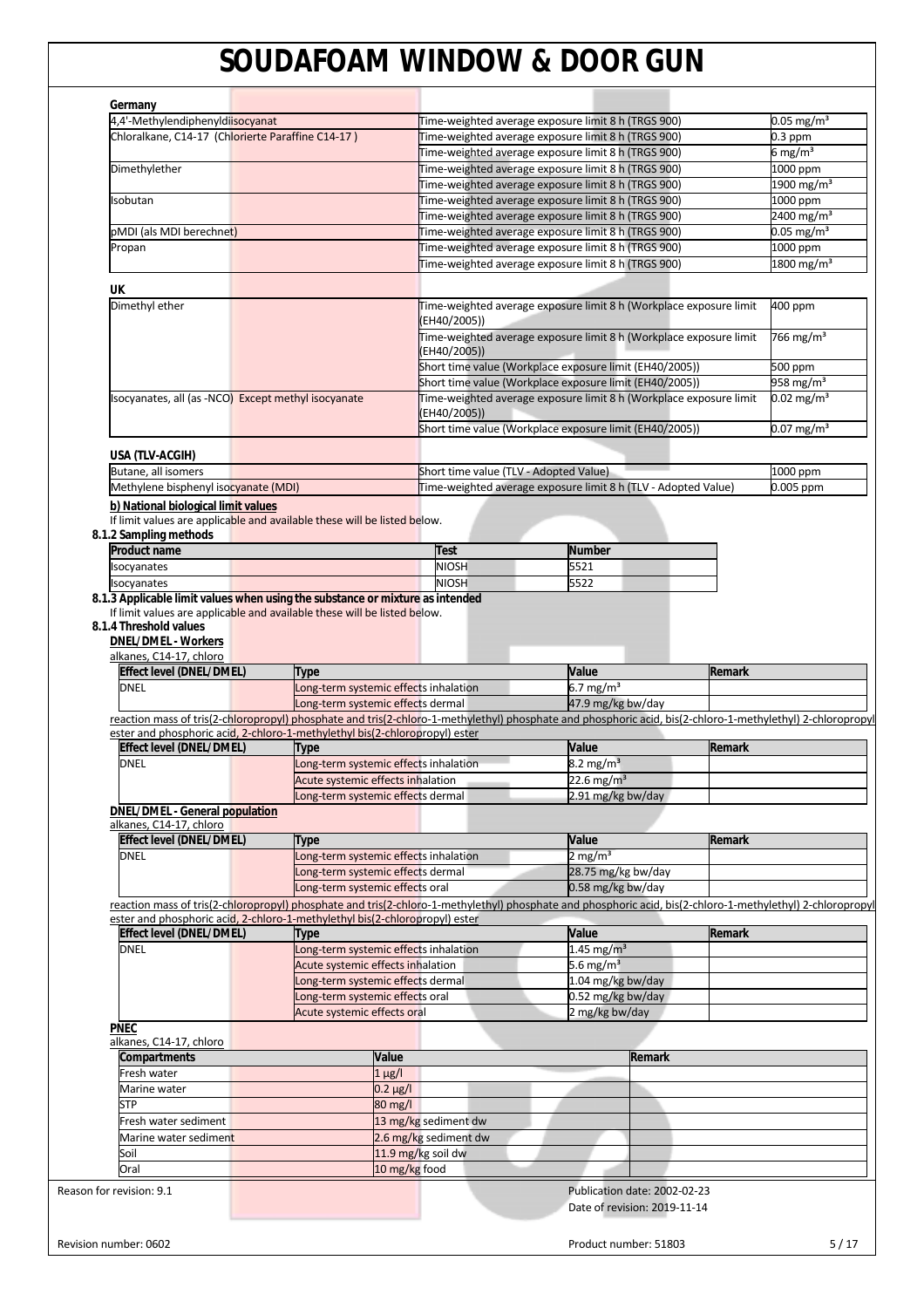|                              |                                                                             |                        |                        | reaction mass of tris(2-chloropropyl) phosphate and tris(2-chloro-1-methylethyl) phosphate and phosphoric acid, bis(2-chloro-1-methylethyl) 2-chloropropyl |
|------------------------------|-----------------------------------------------------------------------------|------------------------|------------------------|------------------------------------------------------------------------------------------------------------------------------------------------------------|
|                              | ester and phosphoric acid, 2-chloro-1-methylethyl bis(2-chloropropyl) ester |                        |                        |                                                                                                                                                            |
| <b>Compartments</b>          |                                                                             | Value                  |                        | <b>Remark</b>                                                                                                                                              |
| Fresh water                  |                                                                             | $0.32 \text{ mg/l}$    |                        |                                                                                                                                                            |
| Aqua (intermittent releases) |                                                                             | $0.51 \,\mathrm{mg/l}$ |                        |                                                                                                                                                            |
| Marine water                 |                                                                             | $0.032$ mg/l           |                        |                                                                                                                                                            |
| <b>STP</b>                   |                                                                             | $19.1 \text{ mg/l}$    |                        |                                                                                                                                                            |
| Fresh water sediment         |                                                                             |                        | 11.5 mg/kg sediment dw |                                                                                                                                                            |
| Marine water sediment        |                                                                             |                        | 1.15 mg/kg sediment dw |                                                                                                                                                            |
| Soil                         |                                                                             | $0.34$ mg/kg soil dw   |                        |                                                                                                                                                            |
| Oral                         |                                                                             | 11.6 $mg/kg$ food      |                        |                                                                                                                                                            |
| 0 1 5 Control banding        |                                                                             |                        |                        |                                                                                                                                                            |

**8.1.5 Control banding** 

If applicable and available it will be listed below.

### **8.2. Exposure controls**

The information in this section is a general description. If applicable and available, exposure scenarios are attached in annex. Always use the relevant exposure scenarios that correspond to your identified use.

**8.2.1 Appropriate engineering controls**

Use spark-/explosionproof appliances and lighting system. Keep away from naked flames/heat. Keep away from ignition sources/sparks. Measure the concentration in the air regularly.

### **8.2.2 Individual protection measures, such as personal protective equipment**

Observe very strict hygiene - avoid contact. Do not eat, drink or smoke during work.

### a) Respiratory protection:

Full face mask with filter type A at conc. in air > exposure limit.

#### b) Hand protection:

| Protective gloves against chemicals (EN 374).                                                                                                                   |                                      |            |                         |  |
|-----------------------------------------------------------------------------------------------------------------------------------------------------------------|--------------------------------------|------------|-------------------------|--|
| <b>Materials</b>                                                                                                                                                | <b>Measured</b><br>breakthrough time | Remark     | <b>Protection index</b> |  |
| LDPE (Low Density Poly<br>Ethylene)                                                                                                                             | > 10 minutes                         | $0.025$ mm | Class 1                 |  |
| c) Eye protection:<br>Protective goggles (EN 166).<br>d) Skin protection:                                                                                       |                                      |            |                         |  |
| Head/neck protection. Protective clothing (EN 14605 or EN 13034).<br>8.2.3 Environmental exposure controls:<br>$\cos$ hoodings $\epsilon$ 2 $\epsilon$ 2 and 12 |                                      |            |                         |  |

See headings 6.2, 6.3 and 13

## SECTION 9: Physical and chemical properties

## **9.1. Information on basic physical and chemical properties**

| Physical form               | Aerosol                                                                                          |
|-----------------------------|--------------------------------------------------------------------------------------------------|
| Odour                       | Characteristic odour                                                                             |
| Odour threshold             | No data available                                                                                |
| Colour                      | Variable in colour, depending on the composition                                                 |
| Particle size               | Not applicable                                                                                   |
| <b>Explosion limits</b>     | No data available                                                                                |
| Flammability                | Extremely flammable aerosol.                                                                     |
| Log Kow                     | Not applicable (mixture)                                                                         |
| Dynamic viscosity           | No data available                                                                                |
| Kinematic viscosity         | No data available                                                                                |
| Melting point               | No data available                                                                                |
| <b>Boiling point</b>        | No data available                                                                                |
| Evaporation rate            | No data available                                                                                |
| Relative vapour density     | >1                                                                                               |
| Vapour pressure             | In the pressurized container the vapour pressure exceeds 500 kPa. After foam release, the vapour |
|                             | pressure is very low (not declared)                                                              |
| Solubility                  | Organic solvents ; soluble                                                                       |
|                             | Water ; insoluble                                                                                |
| Relative density            | 0.95:20 °C                                                                                       |
| Decomposition temperature   | No data available                                                                                |
| Auto-ignition temperature   | No data available                                                                                |
| Flash point                 | Not applicable                                                                                   |
| <b>Explosive properties</b> | No chemical group associated with explosive properties                                           |
| Oxidising properties        | No chemical group associated with oxidising properties                                           |
| bН                          | No data available                                                                                |
| Other information           |                                                                                                  |
| Absolute density            | 950 kg/m <sup>3</sup> : 20 °C                                                                    |

## **9.2**

| Absolute density         | 950 kg/m <sup>3</sup> ; 20 °C |                                                              |      |
|--------------------------|-------------------------------|--------------------------------------------------------------|------|
|                          |                               |                                                              |      |
| Reason for revision: 9.1 |                               | Publication date: 2002-02-23<br>Date of revision: 2019-11-14 |      |
| Revision number: 0602    |                               | Product number: 51803                                        | 6/17 |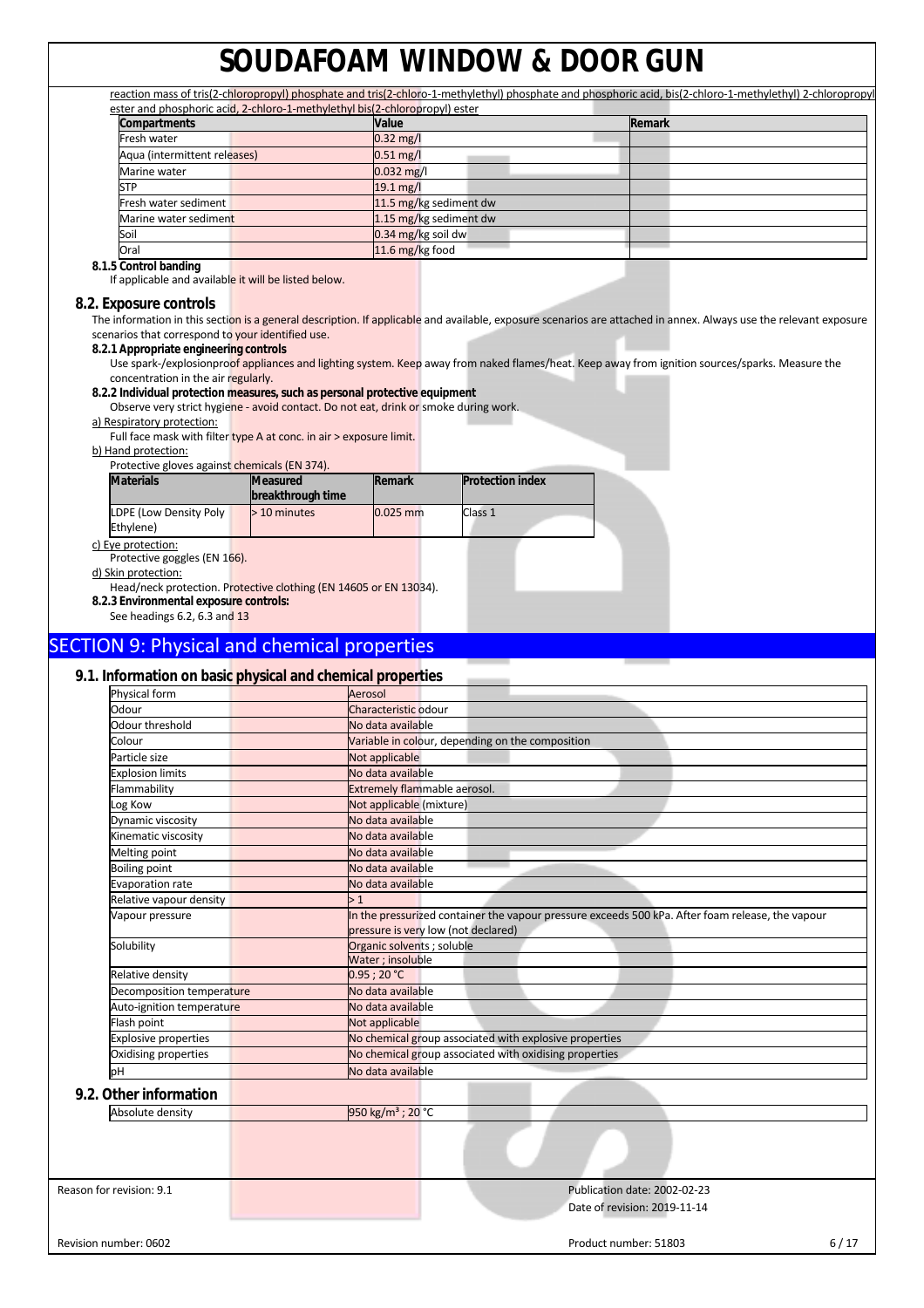## SECTION 10: Stability and reactivity

## **10.1. Reactivity**

May be ignited by sparks. Gas/vapour spreads at floor level: ignition hazard. No data available.

**10.2. Chemical stability**  Stable under normal conditions.

## **10.3. Possibility of hazardous reactions**

May polymerize with many compounds e.g.: (strong) bases and amines. Reacts violently with (some) acids/bases.

## **10.4. Conditions to avoid**

## **Precautionary measures**

Use spark-/explosionproof appliances and lighting system. Keep away from naked flames/heat. Keep away from ignition sources/sparks.

#### **10.5. Incompatible materials**  (strong) acids, (strong) bases.

## **10.6. Hazardous decomposition products**

On heating: release of toxic/combustible gases/vapours (hydrogen cyanide). On burning: release of toxic and corrosive gases/vapours (nitrous vapours, hydrogen chloride, carbon monoxide - carbon dioxide).

## SECTION 11: Toxicological information

## **11.1. Information on toxicological effects**

**11.1.1 Test results** 

### **Acute toxicity**

### SOUDAFOAM WINDOW & DOOR GUN GRADE

No (test)data on the mixture available Judgement is based on the relevant ingredients polymethylene polyphenyl isocyanate

| Route of exposure         | Parameter   | <b>Method</b> | Value                   | <b>Exposure time</b> | <b>Species</b> | Value<br>determination                 | Remark |
|---------------------------|-------------|---------------|-------------------------|----------------------|----------------|----------------------------------------|--------|
| Oral                      | <b>LD50</b> |               | $>10000$ mg/kg          |                      | <b>Rat</b>     | Literature study                       |        |
| Dermal                    | <b>LD50</b> |               | $> 5000$ mg/kg          |                      | Rabbit         | Literature study                       |        |
| Inhalation (vapours) LC50 |             |               | $11 \text{ mg/l}$       | 4h                   |                | <b>Literature</b>                      |        |
| alkanes, C14-17, chloro   |             |               |                         |                      |                |                                        |        |
| Route of exposure         | Parameter   | Method        | Value                   | <b>Exposure time</b> | <b>Species</b> | Value<br>determination                 | Remark |
| Oral                      | <b>LD50</b> |               | $>$ 4000 mg/kg bw       |                      |                | Rat (male / female) Experimental value |        |
| Dermal                    | <b>LD50</b> |               | $> 13500$ mg/kg bw 24 h |                      | Rabbit         | Read-across                            |        |

Inhalation (vapours) LC50 > 48.170 mg/l air 1 h Rat Read-across reaction mass of tris(2-chloropropyl) phosphate and tris(2-chloro-1-methylethyl) phosphate and phosphoric acid, bis(2-chloro-1-methylethyl) 2-chloropropyl ester and phosphoric acid, 2-chloro-1-methylethyl bis(2-chloropropyl) ester

| Route of exposure    |             | Parameter | <b>Method</b>   | <b>Value</b>           | <b>Exposure time</b> | <b>Species</b> | <b>Value</b>                           | Remark |
|----------------------|-------------|-----------|-----------------|------------------------|----------------------|----------------|----------------------------------------|--------|
|                      |             |           |                 |                        |                      |                | determination                          |        |
| Oral                 | <b>LD50</b> |           | EU Method B.1   | $632 \text{ mg/kg}$ bw |                      | Rat (female)   | <b>Experimental value</b>              |        |
| Dermal               | <b>LD50</b> |           | <b>OECD 402</b> | $>$ 2000 mg/kg bw      | 24h                  |                | Rat (male / female) Experimental value |        |
| Inhalation (aerosol) | <b>LC50</b> |           | <b>OECD 403</b> | $> 7$ mg/l             | 4 h                  |                | Rat (male / female) Experimental value |        |

#### **Conclusion**  Harmful if inhaled.

Not classified as acute toxic in contact with skin Not classified as acute toxic if swallowed

#### **Corrosion/irritation**

|  | SOUDAFOAM WINDOW & DOOR GUN GRADE |  |
|--|-----------------------------------|--|
|--|-----------------------------------|--|

No (test)data on the mixture available Classification is based on the relevant ingredients

Reason for revision: 9.1 **Publication date: 2002-02-23** Date of revision: 2019-11-14

Revision number: 0602 7/17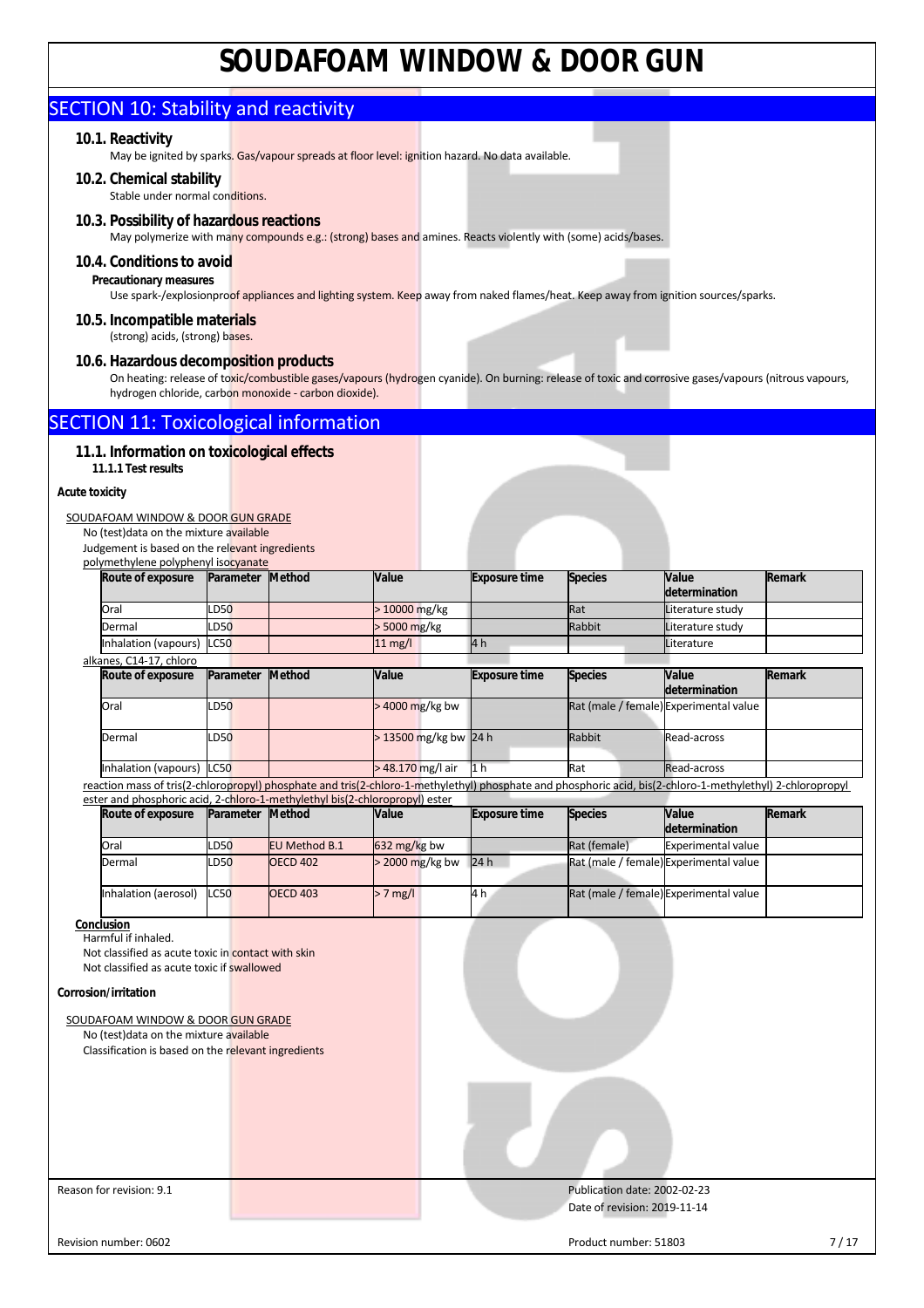| polymethylene polyphenyl isocyanate<br>Route of exposure Result             |                              | <b>Method</b>                    |                 | <b>Exposure time</b> | Time point                       | <b>Species</b>                                               | Value<br>determination                                                                                                                                     | Remark                 |
|-----------------------------------------------------------------------------|------------------------------|----------------------------------|-----------------|----------------------|----------------------------------|--------------------------------------------------------------|------------------------------------------------------------------------------------------------------------------------------------------------------------|------------------------|
| Eye                                                                         | Irritating;                  |                                  |                 |                      |                                  |                                                              | Literature study                                                                                                                                           |                        |
| Skin                                                                        | category 2<br>Irritating;    |                                  |                 |                      |                                  |                                                              | Literature study                                                                                                                                           |                        |
|                                                                             | category 2                   |                                  |                 |                      |                                  |                                                              |                                                                                                                                                            |                        |
| nhalation                                                                   | Irritating;<br>STOT SE cat.3 |                                  |                 |                      |                                  |                                                              | Literature study                                                                                                                                           |                        |
| alkanes, C14-17, chloro                                                     |                              |                                  |                 |                      |                                  |                                                              |                                                                                                                                                            |                        |
| Route of exposure Result                                                    |                              | <b>Method</b>                    |                 | <b>Exposure time</b> | <b>Time point</b>                | <b>Species</b>                                               | Value                                                                                                                                                      | Remark                 |
| Eye                                                                         | <b>Slightly irritating</b>   |                                  |                 |                      |                                  | Rabbit                                                       | determination<br>Expert judgement                                                                                                                          |                        |
| Skin                                                                        | Slightly irritating          | <b>OECD 404</b>                  | 4 <sub>h</sub>  |                      | 24; 72 hours                     | <b>Rabbit</b>                                                | <b>Expert judgement</b>                                                                                                                                    |                        |
|                                                                             |                              |                                  |                 |                      |                                  |                                                              | reaction mass of tris(2-chloropropyl) phosphate and tris(2-chloro-1-methylethyl) phosphate and phosphoric acid, bis(2-chloro-1-methylethyl) 2-chloropropyl |                        |
| ester and phosphoric acid, 2-chloro-1-methylethyl bis(2-chloropropyl) ester |                              |                                  |                 |                      |                                  |                                                              |                                                                                                                                                            |                        |
| Route of exposure Result                                                    |                              | <b>Method</b>                    |                 | <b>Exposure time</b> | <b>Time point</b>                | <b>Species</b>                                               | Value<br>determination                                                                                                                                     | Remark                 |
| Eye                                                                         | Not irritating               | <b>OECD 405</b>                  | 24 h            |                      | 24; 48; 72 hours                 | Rabbit                                                       | <b>Experimental value</b>                                                                                                                                  |                        |
| Skin                                                                        | Not irritating               | <b>OECD 404</b>                  | 4 <sub>h</sub>  |                      | 24; 48; 72 hours                 | Rabbit                                                       | <b>Experimental value</b>                                                                                                                                  |                        |
|                                                                             |                              |                                  |                 |                      |                                  |                                                              |                                                                                                                                                            |                        |
| Conclusion<br>Causes skin irritation.                                       |                              |                                  |                 |                      |                                  |                                                              |                                                                                                                                                            |                        |
| Causes serious eye irritation.                                              |                              |                                  |                 |                      |                                  |                                                              |                                                                                                                                                            |                        |
| May cause respiratory irritation.                                           |                              |                                  |                 |                      |                                  |                                                              |                                                                                                                                                            |                        |
| Respiratory or skin sensitisation                                           |                              |                                  |                 |                      |                                  |                                                              |                                                                                                                                                            |                        |
| SOUDAFOAM WINDOW & DOOR GUN GRADE                                           |                              |                                  |                 |                      |                                  |                                                              |                                                                                                                                                            |                        |
| No (test) data on the mixture available                                     |                              |                                  |                 |                      |                                  |                                                              |                                                                                                                                                            |                        |
| Classification is based on the relevant ingredients                         |                              |                                  |                 |                      |                                  |                                                              |                                                                                                                                                            |                        |
| polymethylene polyphenyl isocyanate                                         |                              |                                  |                 |                      |                                  |                                                              |                                                                                                                                                            |                        |
| Route of exposure Result                                                    |                              | <b>Method</b>                    |                 | <b>Exposure time</b> | Observation time<br>point        | <b>Species</b>                                               | <b>Value determination Remark</b>                                                                                                                          |                        |
| Skin                                                                        | Sensitizing;<br>category 1   |                                  |                 |                      |                                  |                                                              | Literature study                                                                                                                                           |                        |
| Inhalation                                                                  | Sensitizing;                 |                                  |                 |                      |                                  |                                                              | Literature study                                                                                                                                           |                        |
|                                                                             | category 1                   |                                  |                 |                      |                                  |                                                              |                                                                                                                                                            |                        |
| alkanes, C14-17, chloro                                                     |                              |                                  |                 |                      |                                  |                                                              |                                                                                                                                                            |                        |
| Route of exposure Result                                                    |                              | <b>Method</b>                    |                 | Exposure time        | <b>Observation time</b><br>point | <b>Species</b>                                               | <b>Value determination Remark</b>                                                                                                                          |                        |
| Skin                                                                        | Not sensitizing              | Guinea pig                       |                 |                      | 48 hours                         | Guinea pig                                                   | <b>Experimental value</b>                                                                                                                                  |                        |
|                                                                             |                              | maximisation test                |                 |                      |                                  |                                                              |                                                                                                                                                            |                        |
| ester and phosphoric acid, 2-chloro-1-methylethyl bis(2-chloropropyl) ester |                              |                                  |                 |                      |                                  |                                                              | reaction mass of tris(2-chloropropyl) phosphate and tris(2-chloro-1-methylethyl) phosphate and phosphoric acid, bis(2-chloro-1-methylethyl) 2-chloropropyl |                        |
| Route of exposure Result                                                    |                              | <b>Method</b>                    |                 | <b>Exposure time</b> | Observation time<br>point        | <b>Species</b>                                               | Value determination Remark                                                                                                                                 |                        |
| Skin                                                                        | Not sensitizing              | <b>OECD 429</b>                  |                 |                      |                                  | Mouse (female)                                               | <b>Experimental value</b>                                                                                                                                  |                        |
| Conclusion                                                                  |                              |                                  |                 |                      |                                  |                                                              |                                                                                                                                                            |                        |
| May cause an allergic skin reaction.                                        |                              |                                  |                 |                      |                                  |                                                              |                                                                                                                                                            |                        |
| May cause allergy or asthma symptoms or breathing difficulties if inhaled.  |                              |                                  |                 |                      |                                  |                                                              |                                                                                                                                                            |                        |
| Specific target organ toxicity                                              |                              |                                  |                 |                      |                                  |                                                              |                                                                                                                                                            |                        |
| SOUDAFOAM WINDOW & DOOR GUN GRADE                                           |                              |                                  |                 |                      |                                  |                                                              |                                                                                                                                                            |                        |
| No (test) data on the mixture available                                     |                              |                                  |                 |                      |                                  |                                                              |                                                                                                                                                            |                        |
| Classification is based on the relevant ingredients                         |                              |                                  |                 |                      |                                  |                                                              |                                                                                                                                                            |                        |
| polymethylene polyphenyl isocyanate<br>Route of exposure Parameter Method   |                              |                                  | Value           | Organ                | <b>Effect</b>                    | <b>Exposure time</b>                                         | <b>Species</b>                                                                                                                                             | Value                  |
|                                                                             |                              |                                  |                 |                      |                                  |                                                              |                                                                                                                                                            | determination          |
| Inhalation                                                                  |                              |                                  | STOT RE cat.2   |                      |                                  |                                                              |                                                                                                                                                            | Literature study       |
| alkanes, C14-17, chloro                                                     |                              |                                  |                 |                      | <b>Effect</b>                    |                                                              |                                                                                                                                                            |                        |
| Route of exposure                                                           | Parameter Method             |                                  | Value           | Organ                |                                  | <b>Exposure time</b>                                         | <b>Species</b>                                                                                                                                             | Value<br>determination |
| Oral (diet)                                                                 | NOAEL                        | Equivalent to<br><b>OECD 408</b> | 300 ppm         |                      | No effect                        | 13 weeks (daily)                                             | Rat (male /<br>female)                                                                                                                                     | Experimental<br>value  |
| Oral (diet)                                                                 | <b>NOAEL</b>                 | Equivalent to                    | 23 mg/kg        |                      | No effect                        | 13 weeks (daily)                                             | $\overline{R}$ at (male /                                                                                                                                  | Experimental           |
|                                                                             |                              | <b>OECD 408</b>                  | $bw/day - 24.6$ |                      |                                  |                                                              | female)                                                                                                                                                    | value                  |
|                                                                             |                              |                                  | mg/kg bw/day    |                      |                                  |                                                              |                                                                                                                                                            |                        |
| Dermal                                                                      |                              |                                  |                 |                      |                                  |                                                              |                                                                                                                                                            | Data waiving           |
| Inhalation                                                                  |                              |                                  |                 |                      |                                  |                                                              |                                                                                                                                                            | Data waiving           |
| Reason for revision: 9.1                                                    |                              |                                  |                 |                      |                                  | Publication date: 2002-02-23<br>Date of revision: 2019-11-14 |                                                                                                                                                            |                        |
|                                                                             |                              |                                  |                 |                      |                                  |                                                              |                                                                                                                                                            |                        |
| Revision number: 0602                                                       |                              |                                  |                 |                      |                                  | Product number: 51803                                        |                                                                                                                                                            | 8/17                   |
|                                                                             |                              |                                  |                 |                      |                                  |                                                              |                                                                                                                                                            |                        |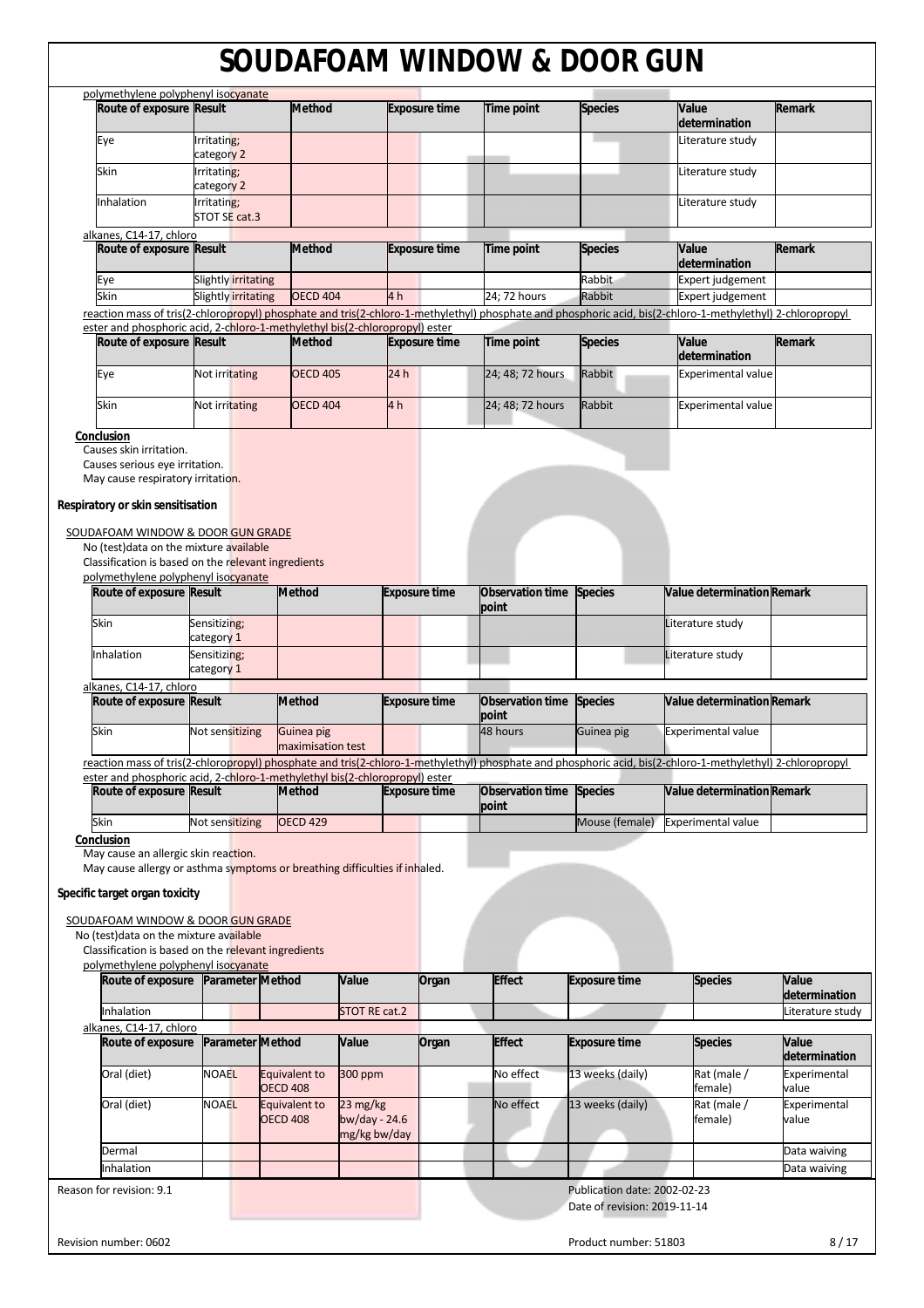|                                                                                                                                                                                                                                                                                                                                                                                                                                                                                                                                         |              |                                  | ester and phosphoric acid, 2-chloro-1-methylethyl bis(2-chloropropyl) ester |                            |                        |                              |               |                        | reaction mass of tris(2-chloropropyl) phosphate and tris(2-chloro-1-methylethyl) phosphate and phosphoric acid, bis(2-chloro-1-methylethyl) 2-chloropropyl |                                                              |                           |                                                  |
|-----------------------------------------------------------------------------------------------------------------------------------------------------------------------------------------------------------------------------------------------------------------------------------------------------------------------------------------------------------------------------------------------------------------------------------------------------------------------------------------------------------------------------------------|--------------|----------------------------------|-----------------------------------------------------------------------------|----------------------------|------------------------|------------------------------|---------------|------------------------|------------------------------------------------------------------------------------------------------------------------------------------------------------|--------------------------------------------------------------|---------------------------|--------------------------------------------------|
| Route of exposure                                                                                                                                                                                                                                                                                                                                                                                                                                                                                                                       |              | <b>Parameter Method</b>          |                                                                             | Value                      |                        | Organ                        | <b>Effect</b> |                        | <b>Exposure time</b>                                                                                                                                       |                                                              | <b>Species</b>            | Value                                            |
| Oral (diet)                                                                                                                                                                                                                                                                                                                                                                                                                                                                                                                             | <b>NOAEL</b> |                                  | Subchronic                                                                  | 171 mg/kg                  |                        |                              | No effect     |                        | 13 weeks (daily)                                                                                                                                           |                                                              | Rat (female)              | determination<br>Experimental<br>value           |
| Oral (diet)                                                                                                                                                                                                                                                                                                                                                                                                                                                                                                                             | <b>OAEL</b>  |                                  | toxicity test<br>Subchronic                                                 | bw/day<br>52 mg/kg         |                        | Liver                        |               | Weight gain            | 13 weeks (daily)                                                                                                                                           |                                                              | Rat (male)                | Experimental                                     |
| Inhalation                                                                                                                                                                                                                                                                                                                                                                                                                                                                                                                              | Dose level   |                                  | toxicity test                                                               | bw/day<br>$0.586$ mg/l air |                        |                              | No effect     |                        |                                                                                                                                                            |                                                              | Mouse (male)              | value<br>Experimental                            |
| Conclusion                                                                                                                                                                                                                                                                                                                                                                                                                                                                                                                              |              |                                  |                                                                             |                            |                        |                              |               |                        |                                                                                                                                                            |                                                              |                           | value                                            |
| Not classified as sub-chronically toxic in contact with skin<br>Not classified as sub-chronically toxic if swallowed<br>Mutagenicity (in vitro)<br>SOUDAFOAM WINDOW & DOOR GUN GRADE<br>No (test) data on the mixture available<br>Classification is based on the relevant ingredients                                                                                                                                                                                                                                                  |              |                                  |                                                                             |                            |                        |                              |               |                        |                                                                                                                                                            |                                                              |                           |                                                  |
| alkanes, C14-17, chloro<br>Result                                                                                                                                                                                                                                                                                                                                                                                                                                                                                                       |              | <b>Method</b>                    |                                                                             |                            | <b>Test substrate</b>  |                              |               | <b>Effect</b>          |                                                                                                                                                            |                                                              | Value determination       | Remark                                           |
| Negative with metabolic<br>activation, negative<br>without metabolic<br>activation                                                                                                                                                                                                                                                                                                                                                                                                                                                      |              | <b>OECD 471</b>                  |                                                                             |                            |                        | Bacteria (S.typhimurium)     |               | No effect              |                                                                                                                                                            |                                                              | <b>Experimental value</b> |                                                  |
| reaction mass of tris(2-chloropropyl) phosphate and tris(2-chloro-1-methylethyl) phosphate and phosphoric acid, bis(2-chloro-1-methylethyl) 2-chloropropyl                                                                                                                                                                                                                                                                                                                                                                              |              |                                  |                                                                             |                            |                        |                              |               |                        |                                                                                                                                                            |                                                              |                           |                                                  |
| ester and phosphoric acid, 2-chloro-1-methylethyl bis(2-chloropropyl) ester<br>Result                                                                                                                                                                                                                                                                                                                                                                                                                                                   |              | <b>Method</b>                    |                                                                             |                            | Test substrate         |                              |               | <b>Effect</b>          |                                                                                                                                                            |                                                              | Value determination       | Remark                                           |
| Negative with metabolic<br>activation, negative<br>without metabolic<br>activation                                                                                                                                                                                                                                                                                                                                                                                                                                                      |              | <b>OECD 482</b>                  |                                                                             |                            | <b>Rat liver cells</b> |                              |               |                        |                                                                                                                                                            |                                                              | <b>Experimental value</b> |                                                  |
| Negative without<br>metabolic activation,<br>positive with metabolic<br>activation                                                                                                                                                                                                                                                                                                                                                                                                                                                      |              | <b>OECD 476</b>                  |                                                                             |                            | cells)                 | Mouse (lymphoma L5178Y       |               |                        |                                                                                                                                                            |                                                              | <b>Experimental value</b> |                                                  |
|                                                                                                                                                                                                                                                                                                                                                                                                                                                                                                                                         |              |                                  |                                                                             |                            |                        |                              |               |                        |                                                                                                                                                            |                                                              |                           |                                                  |
|                                                                                                                                                                                                                                                                                                                                                                                                                                                                                                                                         |              |                                  |                                                                             |                            |                        |                              |               |                        |                                                                                                                                                            |                                                              |                           |                                                  |
| Result                                                                                                                                                                                                                                                                                                                                                                                                                                                                                                                                  |              |                                  | <b>Method</b>                                                               |                            |                        | <b>Exposure time</b>         |               | Test substrate         |                                                                                                                                                            | Organ                                                        |                           | Value determination                              |
| Negative                                                                                                                                                                                                                                                                                                                                                                                                                                                                                                                                |              |                                  | Equivalent to OECD<br>475                                                   |                            | $5 \text{ day}(s)$     |                              |               | Rat (male)             |                                                                                                                                                            | <b>Bone marrow</b>                                           |                           | <b>Experimental value</b>                        |
| Negative                                                                                                                                                                                                                                                                                                                                                                                                                                                                                                                                |              |                                  | <b>Equivalent to OECD</b><br>474                                            |                            |                        |                              |               |                        | Mouse (male / female)                                                                                                                                      | <b>Bone marrow</b>                                           |                           | <b>Experimental value</b>                        |
|                                                                                                                                                                                                                                                                                                                                                                                                                                                                                                                                         |              |                                  |                                                                             |                            |                        |                              |               |                        |                                                                                                                                                            |                                                              |                           |                                                  |
| <b>Result</b><br>Negative                                                                                                                                                                                                                                                                                                                                                                                                                                                                                                               |              |                                  | <b>Method</b><br><b>OECD 474</b>                                            |                            |                        | <b>Exposure time</b>         |               | <b>Test substrate</b>  | Mouse (male / female)                                                                                                                                      | Organ<br>Bone marrow                                         |                           | Value determination<br><b>Experimental value</b> |
| SOUDAFOAM WINDOW & DOOR GUN GRADE<br>No (test) data on the mixture available<br>Classification is based on the relevant ingredients<br>alkanes, C14-17, chloro<br>reaction mass of tris(2-chloropropyl) phosphate and tris(2-chloro-1-methylethyl) phosphate and phosphoric acid, bis(2-chloro-1-methylethyl) 2-chloropropyl<br>ester and phosphoric acid, 2-chloro-1-methylethyl bis(2-chloropropyl) ester<br>Conclusion<br>Not classified for mutagenic or genotoxic toxicity<br>Carcinogenicity<br>SOUDAFOAM WINDOW & DOOR GUN GRADE |              |                                  |                                                                             |                            |                        |                              |               |                        |                                                                                                                                                            |                                                              |                           |                                                  |
| No (test) data on the mixture available<br>Classification is based on the relevant ingredients                                                                                                                                                                                                                                                                                                                                                                                                                                          |              |                                  |                                                                             |                            |                        |                              |               |                        |                                                                                                                                                            |                                                              |                           |                                                  |
| polymethylene polyphenyl isocyanate<br>Route of<br>Parameter<br>exposure                                                                                                                                                                                                                                                                                                                                                                                                                                                                |              | <b>Method</b>                    |                                                                             | Value                      |                        | <b>Exposure time</b>         |               | <b>Species</b>         |                                                                                                                                                            | <b>Effect</b>                                                | Organ                     | Value<br>determination                           |
| Unknown                                                                                                                                                                                                                                                                                                                                                                                                                                                                                                                                 |              |                                  |                                                                             | category 2                 |                        |                              |               |                        |                                                                                                                                                            |                                                              |                           | Literature study                                 |
| <b>Route of</b><br>Parameter                                                                                                                                                                                                                                                                                                                                                                                                                                                                                                            |              | <b>Method</b>                    |                                                                             | Value                      |                        | <b>Exposure time</b>         |               | <b>Species</b>         |                                                                                                                                                            | <b>Effect</b>                                                | Organ                     | Value                                            |
| exposure<br>OAEL.<br>Oral                                                                                                                                                                                                                                                                                                                                                                                                                                                                                                               |              | Equivalent to                    |                                                                             | $312 \text{ mg/kg}$        |                        | 104 weeks (5 days /          |               | Rat (male /            |                                                                                                                                                            | Carcinogenicity                                              | Liver; kidney             | determination<br>Read-across                     |
| <b>LOAEL</b><br>Oral                                                                                                                                                                                                                                                                                                                                                                                                                                                                                                                    |              | <b>OECD 451</b><br>Equivalent to |                                                                             | bw/day<br>312 mg/kg        |                        | week)<br>103 weeks (5 days / |               | female)<br>Rat (male / |                                                                                                                                                            | Carcinogenicity                                              | Thyroid                   | Read-across                                      |
|                                                                                                                                                                                                                                                                                                                                                                                                                                                                                                                                         |              | <b>OECD 451</b>                  |                                                                             | bw/day                     |                        | week)                        |               | female)                |                                                                                                                                                            |                                                              |                           |                                                  |
| alkanes, C14-17, chloro<br>Reason for revision: 9.1                                                                                                                                                                                                                                                                                                                                                                                                                                                                                     |              |                                  |                                                                             |                            |                        |                              |               |                        |                                                                                                                                                            | Publication date: 2002-02-23<br>Date of revision: 2019-11-14 |                           |                                                  |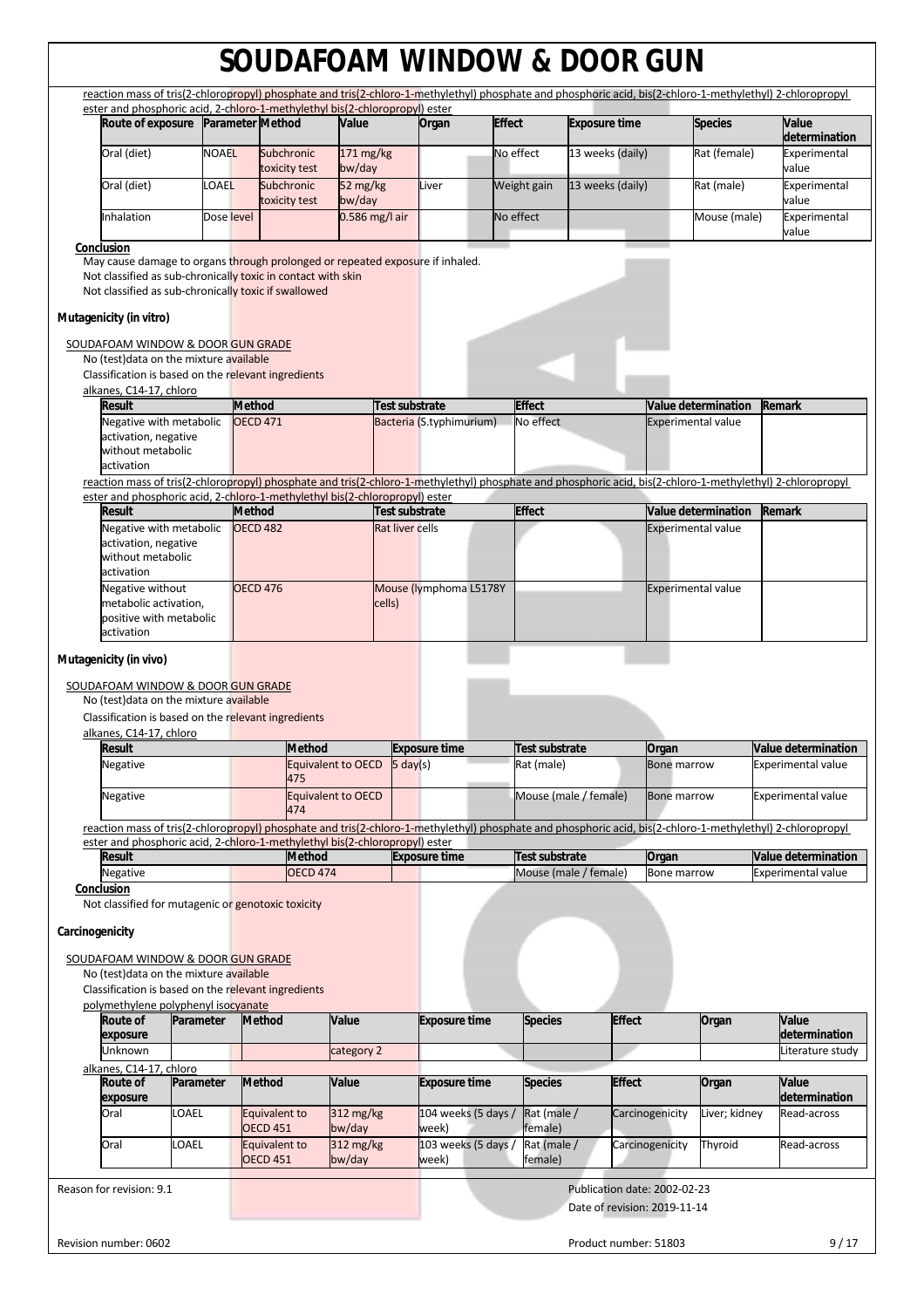| reaction mass of tris(2-chloropropyl) phosphate and tris(2-chloro-1-methylethyl) phosphate and phosphoric acid, bis(2-chloro-1-methylethyl) 2-chloropropyl                           |               |                                     |               |                       |                               |                 |                              |                          |                |                               |                                   |
|--------------------------------------------------------------------------------------------------------------------------------------------------------------------------------------|---------------|-------------------------------------|---------------|-----------------------|-------------------------------|-----------------|------------------------------|--------------------------|----------------|-------------------------------|-----------------------------------|
| ester and phosphoric acid, 2-chloro-1-methylethyl bis(2-chloropropyl) ester<br>Route of                                                                                              | Parameter     | <b>Method</b>                       | Value         |                       | <b>Exposure time</b>          | <b>Species</b>  |                              | <b>Effect</b>            |                | Organ                         | Value                             |
| exposure                                                                                                                                                                             |               |                                     |               |                       |                               |                 |                              |                          |                |                               | determination                     |
| Unknown<br>Conclusion                                                                                                                                                                |               |                                     |               |                       |                               |                 |                              |                          |                |                               | Data waiving                      |
| Suspected of causing cancer.                                                                                                                                                         |               |                                     |               |                       |                               |                 |                              |                          |                |                               |                                   |
| Reproductive toxicity                                                                                                                                                                |               |                                     |               |                       |                               |                 |                              |                          |                |                               |                                   |
| SOUDAFOAM WINDOW & DOOR GUN GRADE                                                                                                                                                    |               |                                     |               |                       |                               |                 |                              |                          |                |                               |                                   |
| No (test) data on the mixture available                                                                                                                                              |               |                                     |               |                       |                               |                 |                              |                          |                |                               |                                   |
| Classification is based on the relevant ingredients                                                                                                                                  |               |                                     |               |                       |                               |                 |                              |                          |                |                               |                                   |
| alkanes, C14-17, chloro                                                                                                                                                              |               | Parameter<br><b>Method</b>          |               | Value                 | <b>Exposure time</b>          |                 | <b>Species</b>               | <b>Effect</b>            |                | Organ                         | Value                             |
| Developmental toxicity                                                                                                                                                               |               | <b>NOAEL</b>                        | Equivalent to | 5000 mg/kg            | 14 days (gestation,           |                 | Rat                          | No effect                |                |                               | determination<br>Experimental     |
| Maternal toxicity                                                                                                                                                                    |               | <b>OECD 414</b><br><b>NOAEL</b>     | Equivalent to | bw/day<br>500 mg/kg   | daily)<br>13 days (gestation, |                 | Rat                          | No effect                |                |                               | value<br>Experimental             |
|                                                                                                                                                                                      |               | <b>OECD 414</b>                     |               | bw/day                | daily)                        |                 |                              |                          |                |                               | value                             |
| <b>Effects on fertility</b>                                                                                                                                                          |               | NOAEL (P)<br><b>OECD 421</b>        |               | $100$ mg/kg<br>bw/day | 9 week(s)                     |                 | Rat (male)                   | No effect                |                | Male<br>reproductive<br>organ | Experimental<br>value             |
|                                                                                                                                                                                      |               | <b>NOAEL (P)</b><br><b>OECD 421</b> |               | 100 mg/kg<br>bw/day   | 11 week(s) - 12<br>week(s)    |                 | Rat (female) No effect       |                          |                | Female<br>reproductive        | Experimental<br>value             |
| <b>Effects on lactation</b>                                                                                                                                                          |               | <b>OAEL</b>                         |               | 3125 mg/kg            |                               |                 | Rat (male /                  | Increased                |                | organ                         | Experimental                      |
|                                                                                                                                                                                      |               |                                     |               | bw                    |                               |                 | female)                      | mortality in the<br>pups |                |                               | value                             |
| reaction mass of tris(2-chloropropyl) phosphate and tris(2-chloro-1-methylethyl) phosphate and phosphoric acid, bis(2-chloro-1-methylethyl) 2-chloropropyl                           |               |                                     |               |                       |                               |                 |                              |                          |                |                               |                                   |
| ester and phosphoric acid, 2-chloro-1-methylethyl bis(2-chloropropyl) ester                                                                                                          |               | <b>Method</b><br>Parameter          |               | Value                 | <b>Exposure time</b>          |                 | <b>Species</b>               | <b>Effect</b>            |                | Organ                         | Value                             |
|                                                                                                                                                                                      |               |                                     |               |                       |                               |                 |                              |                          |                |                               | determination                     |
| Developmental toxicity<br>(Oral (stomach tube))                                                                                                                                      |               | <b>NOAEL</b><br><b>OECD 414</b>     |               | 500 mg/kg<br>bw/day   | $21$ day(s)                   |                 | Rabbit                       | No effect                |                |                               | Experimental<br>value             |
| Maternal toxicity (Oral<br>(stomach tube))                                                                                                                                           |               | <b>NOAEL</b><br><b>OECD 414</b>     |               | 500 mg/kg<br>bw/day   | $21$ day(s)                   |                 | Rabbit                       | No effect                |                |                               | Experimental<br>value             |
| <b>Effects on fertility (Oral</b><br>(diet))                                                                                                                                         |               | <b>LOAEL</b><br><b>OECD 416</b>     |               | 99 mg/kg<br>bw/day    |                               |                 | Rat (male /<br>female)       | Weight changes Female    |                | reproductive                  | Experimental<br>value             |
|                                                                                                                                                                                      |               |                                     |               |                       |                               |                 |                              |                          |                | organ                         |                                   |
| Conclusion<br>May cause harm to breast-fed children.                                                                                                                                 |               |                                     |               |                       |                               |                 |                              |                          |                |                               |                                   |
| Not classified for reprotoxic or developmental toxicity                                                                                                                              |               |                                     |               |                       |                               |                 |                              |                          |                |                               |                                   |
| <b>Toxicity other effects</b>                                                                                                                                                        |               |                                     |               |                       |                               |                 |                              |                          |                |                               |                                   |
| SOUDAFOAM WINDOW & DOOR GUN GRADE                                                                                                                                                    |               |                                     |               |                       |                               |                 |                              |                          |                |                               |                                   |
| No (test) data on the mixture available                                                                                                                                              |               |                                     |               |                       |                               |                 |                              |                          |                |                               |                                   |
| alkanes, C14-17, chloro                                                                                                                                                              |               |                                     |               |                       |                               |                 |                              |                          |                |                               |                                   |
| Parameter                                                                                                                                                                            | <b>Method</b> | Value                               |               | Organ                 | <b>Effect</b>                 |                 | <b>Exposure time</b>         |                          | <b>Species</b> |                               | Value<br>determination            |
|                                                                                                                                                                                      | Other         |                                     |               | <b>Skin</b>           | cracking                      | Skin dryness or |                              |                          | Rat            |                               | <b>Experimental value</b><br>Skin |
|                                                                                                                                                                                      |               |                                     |               |                       |                               |                 |                              |                          |                |                               |                                   |
| Chronic effects from short and long-term exposure                                                                                                                                    |               |                                     |               |                       |                               |                 |                              |                          |                |                               |                                   |
|                                                                                                                                                                                      |               |                                     |               |                       |                               |                 |                              |                          |                |                               |                                   |
| SOUDAFOAM WINDOW & DOOR GUN GRADE<br>ON CONTINUOUS/REPEATED EXPOSURE/CONTACT: Feeling of weakness. Itching. Skin rash/inflammation. May stain the skin. Dry skin. Coughing. Possible |               |                                     |               |                       |                               |                 |                              |                          |                |                               |                                   |
| inflammation of the respiratory tract. Respiratory difficulties.                                                                                                                     |               |                                     |               |                       |                               |                 |                              |                          |                |                               |                                   |
| <b>SECTION 12: Ecological information</b>                                                                                                                                            |               |                                     |               |                       |                               |                 |                              |                          |                |                               |                                   |
| 12.1. Toxicity                                                                                                                                                                       |               |                                     |               |                       |                               |                 |                              |                          |                |                               |                                   |
|                                                                                                                                                                                      |               |                                     |               |                       |                               |                 |                              |                          |                |                               |                                   |
| SOUDAFOAM WINDOW & DOOR GUN GRADE<br>No (test) data on the mixture available                                                                                                         |               |                                     |               |                       |                               |                 |                              |                          |                |                               |                                   |
| Classification is based on the relevant ingredients                                                                                                                                  |               |                                     |               |                       |                               |                 |                              |                          |                |                               |                                   |
|                                                                                                                                                                                      |               |                                     |               |                       |                               |                 |                              |                          |                |                               |                                   |
|                                                                                                                                                                                      |               |                                     |               |                       |                               |                 |                              |                          |                |                               |                                   |
|                                                                                                                                                                                      |               |                                     |               |                       |                               |                 |                              |                          |                |                               |                                   |
| Reason for revision: 9.1                                                                                                                                                             |               |                                     |               |                       |                               |                 | Publication date: 2002-02-23 |                          |                |                               |                                   |
|                                                                                                                                                                                      |               |                                     |               |                       |                               |                 | Date of revision: 2019-11-14 |                          |                |                               |                                   |
| Revision number: 0602                                                                                                                                                                |               |                                     |               |                       |                               |                 | Product number: 51803        |                          |                |                               | 10/17                             |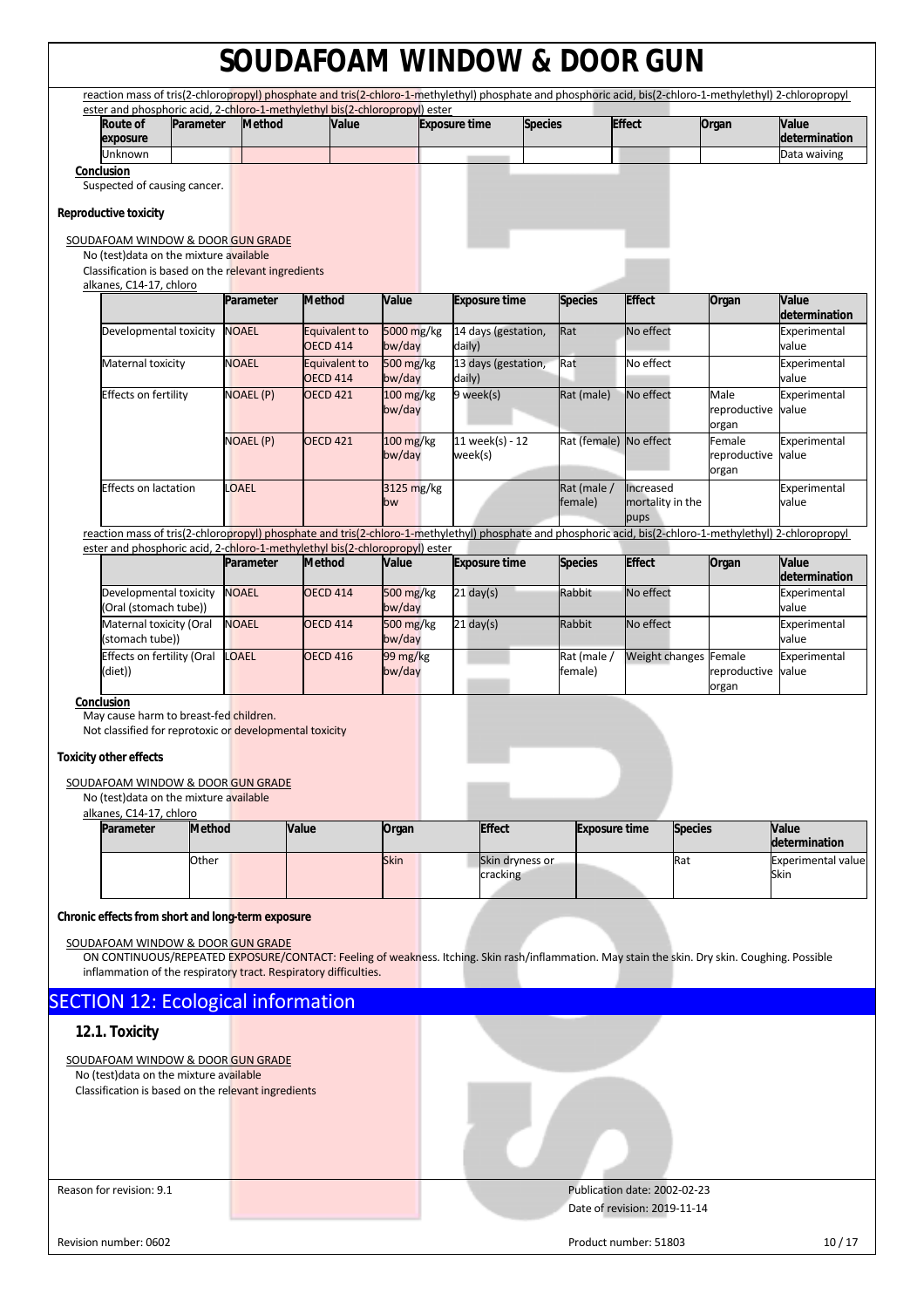| polymethylene polyphenyl isocyanate                                                                                                                        | Parameter       | <b>Method</b>                                | Value             | <b>Duration</b>     | <b>Species</b>                                                | Test design               | Fresh/salt<br>water      | Value determination                             |
|------------------------------------------------------------------------------------------------------------------------------------------------------------|-----------------|----------------------------------------------|-------------------|---------------------|---------------------------------------------------------------|---------------------------|--------------------------|-------------------------------------------------|
| Acute toxicity other aquatic                                                                                                                               | <b>LC50</b>     |                                              | $>1000$ mg/l      | 96 h                |                                                               |                           |                          | Literature study                                |
| organisms                                                                                                                                                  |                 |                                              |                   |                     |                                                               |                           |                          |                                                 |
| Toxicity aquatic micro-<br>organisms                                                                                                                       | <b>EC50</b>     | <b>OECD 209</b>                              | $>100$ mg/l       |                     | <b>Activated sludge</b>                                       |                           |                          | Literature study                                |
| alkanes, C14-17, chloro                                                                                                                                    |                 |                                              |                   |                     |                                                               |                           |                          |                                                 |
|                                                                                                                                                            | Parameter       | <b>Method</b>                                | Value             | <b>Duration</b>     | <b>Species</b>                                                | <b>Test design</b>        | Fresh/salt<br>water      | Value determination                             |
| Acute toxicity fishes                                                                                                                                      | LC50            | Equivalent to<br><b>OECD 203</b>             | $> 5000$ mg/l     | 96h                 | Alburnus<br>alburnus                                          | Static system             | <b>Brackish</b><br>water | Experimental value;<br>Nominal<br>concentration |
| Acute toxicity crustacea                                                                                                                                   | <b>EC50</b>     | <b>OECD 202</b>                              | $0.006$ mg/l      | 48h                 | Daphnia magna                                                 | Static system Fresh water |                          | Experimental value;<br>GLP                      |
| Toxicity algae and other aquatic NOEC<br>plants                                                                                                            |                 | <b>OECD 201</b>                              | $0.1$ mg/l        | 96 h                | Pseudokirchnerie Static system Fresh water<br>lla subcapitata |                           |                          | Experimental value;<br><b>GLP</b>               |
|                                                                                                                                                            | ErC50           | <b>OECD 201</b>                              | $> 3.2$ mg/l      | 72 h                | Pseudokirchnerie Static system Fresh water<br>lla subcapitata |                           |                          | Experimental value;<br>GLP                      |
| Long-term toxicity fish                                                                                                                                    | <b>NOEC</b>     | Equivalent to $>125$ µg/l<br><b>OECD 204</b> |                   | $14 \text{ day(s)}$ | <b>Alburnus</b><br>alburnus                                   | Semi-static<br>system     | <b>Brackish</b><br>water | Experimental value                              |
| Long-term toxicity aquatic<br>crustacea                                                                                                                    | <b>NOEC</b>     | <b>OECD 202</b>                              | $0.01$ mg/l       | $21 \text{ day(s)}$ | Daphnia magna                                                 | Static system Fresh water |                          | <b>Experimental value</b>                       |
|                                                                                                                                                            | Parameter       | <b>Method</b>                                |                   | Value               | <b>Duration</b>                                               | <b>Species</b>            |                          | <b>Value determination</b>                      |
| Toxicity soil macro-organisms                                                                                                                              | <b>NOEC</b>     | <b>OECD 222</b>                              |                   | 900 mg/kg soil dw   | 56 day(s)                                                     |                           | Eisenia fetida           | <b>Experimental value</b>                       |
| Toxicity soil micro-organisms                                                                                                                              | <b>NOEC</b>     | <b>OECD 216</b>                              |                   | ≥ 400 mg/kg soil dw | $28 \text{ day(s)}$                                           |                           |                          | Soil micro-organisms Experimental value         |
|                                                                                                                                                            | <b>EC50</b>     | <b>OECD 216</b>                              |                   | > 400 mg/kg soil dw | $28 \text{ day(s)}$                                           |                           |                          | Soil micro-organisms Experimental value         |
| Toxicity terrestrial plants                                                                                                                                | <b>NOEC</b>     | <b>OECD 208</b>                              |                   | ≥ 5000 mg/l         | $28 \text{ day(s)}$                                           |                           | Brassica napus           | <b>Experimental value</b>                       |
| <b>Toxicity birds</b>                                                                                                                                      | C <sub>50</sub> | <b>Equivalent to OECD</b><br>205             |                   | > 24603 mg/kg food  | $5 \text{ day}(s)$                                            |                           | Phasianus colchicus      | <b>Experimental value</b>                       |
|                                                                                                                                                            | <b>NOEC</b>     | <b>Equivalent to OECD</b><br>205             |                   | 24603 mg/kg food    | $5 \text{ day}(s)$                                            |                           | Phasianus colchicus      | <b>Experimental value</b>                       |
| reaction mass of tris(2-chloropropyl) phosphate and tris(2-chloro-1-methylethyl) phosphate and phosphoric acid, bis(2-chloro-1-methylethyl) 2-chloropropyl |                 |                                              |                   |                     |                                                               |                           |                          |                                                 |
|                                                                                                                                                            |                 |                                              |                   |                     |                                                               |                           |                          |                                                 |
| ester and phosphoric acid, 2-chloro-1-methylethyl bis(2-chloropropyl) ester                                                                                | Parameter       | <b>Method</b>                                | Value             | <b>Duration</b>     | <b>Species</b>                                                | <b>Test design</b>        | Fresh/salt               | Value determination                             |
| Acute toxicity fishes                                                                                                                                      | <b>LC50</b>     | Other                                        | 56.2 mg/l         | 96 h                | <b>Brachydanio</b><br>rerio                                   | Static system Fresh water | water                    | Experimental value;<br><b>GLP</b>               |
| Acute toxicity crustacea                                                                                                                                   | <b>LC50</b>     |                                              | 131 mg/l          | 48 h                | Daphnia magna                                                 | Static system Fresh water |                          | Experimental value;<br>Locomotor effect         |
| Toxicity algae and other aquatic ErC50<br>plants                                                                                                           |                 | <b>OECD 201</b>                              | 82 mg/l           | 72 h                | Pseudokirchnerie Static system Fresh water<br>lla subcapitata |                           |                          | Experimental value;<br>GLP                      |
| Long-term toxicity fish                                                                                                                                    |                 |                                              |                   |                     |                                                               |                           |                          | Data waiving                                    |
| Long-term toxicity aquatic<br>crustacea                                                                                                                    | <b>NOEC</b>     | <b>OECD 202</b>                              | $32 \text{ mg/l}$ | $21$ day(s)         | Daphnia magna                                                 | Semi-static<br>system     | Fresh water              | Experimental value;<br><b>GLP</b>               |

May cause long lasting harmful effects to aquatic life.

## **12.2. Persistence and degradability**

| polymethylene polyphenyl isocyanate |  |  |
|-------------------------------------|--|--|
|                                     |  |  |
|                                     |  |  |

| <b>Biodegradation water</b>                                      |             |                     |                                |
|------------------------------------------------------------------|-------------|---------------------|--------------------------------|
| <b>Method</b>                                                    | Value       | <b>Duration</b>     | Value determination            |
| OECD 302C: Inherent Biodegradability:<br>Modified MITI Test (II) | < 60 %      |                     | <b>Experimental value</b>      |
| alkanes, C14-17, chloro<br><b>Biodegradation water</b>           |             |                     |                                |
| <b>Method</b>                                                    | Value       | <b>Duration</b>     | <b>Value determination</b>     |
| <b>OECD 301D: Closed Bottle Test</b>                             | 37 %; GLP   | $28 \text{ day}(s)$ | <b>Experimental value</b>      |
| <b>Biodegradation soil</b>                                       |             |                     |                                |
| <b>Method</b>                                                    | Value       | <b>Duration</b>     | <b>Value determination</b>     |
|                                                                  | 51 % - 57 % | 36h                 | <b>Experimental value</b>      |
|                                                                  |             |                     |                                |
| Reason for revision: 9.1                                         |             |                     | Publication date: 2002-02-23   |
|                                                                  |             |                     | Date of revision: 2019-11-14   |
| Revision number: 0602                                            |             |                     | Product number: 51803<br>11/17 |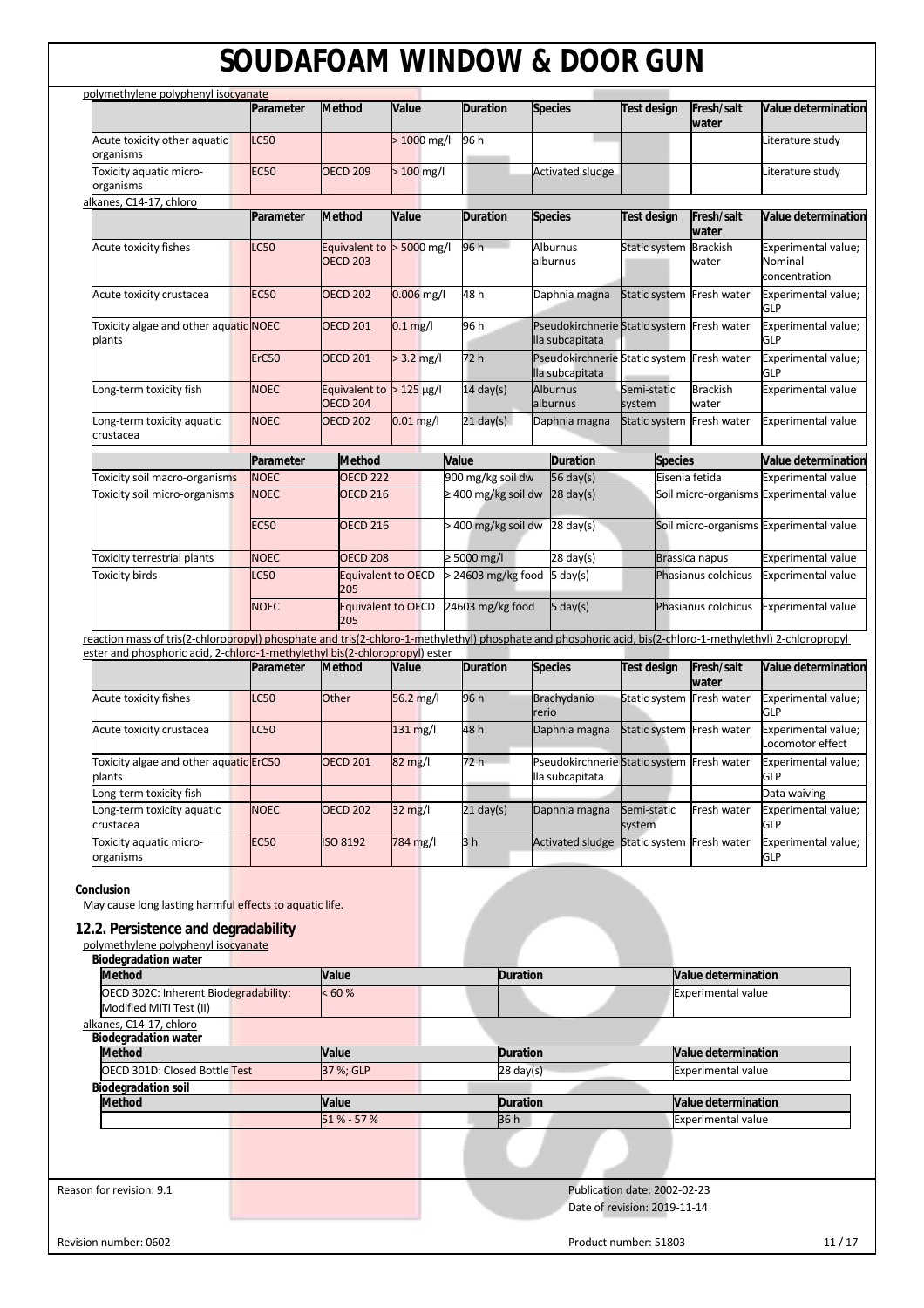|                                                                                                                                                                                 |                     |                          |                       |                 |                      |                            |                       | reaction mass of tris(2-chloropropyl) phosphate and tris(2-chloro-1-methylethyl) phosphate and phosphoric acid, bis(2-chloro-1-methylethyl) 2-chloropropyl |
|---------------------------------------------------------------------------------------------------------------------------------------------------------------------------------|---------------------|--------------------------|-----------------------|-----------------|----------------------|----------------------------|-----------------------|------------------------------------------------------------------------------------------------------------------------------------------------------------|
| ester and phosphoric acid, 2-chloro-1-methylethyl bis(2-chloropropyl) ester<br><b>Biodegradation water</b>                                                                      |                     |                          |                       |                 |                      |                            |                       |                                                                                                                                                            |
| <b>Method</b>                                                                                                                                                                   |                     |                          | Value                 |                 |                      | <b>Duration</b>            |                       | Value determination                                                                                                                                        |
| OECD 301E: Modified OECD Screening Test                                                                                                                                         |                     |                          | 14 %; GLP             |                 |                      | $28$ day(s)                |                       | Experimental value                                                                                                                                         |
| Phototransformation air (DT50 air)                                                                                                                                              |                     |                          |                       |                 |                      |                            |                       |                                                                                                                                                            |
| <b>Method</b>                                                                                                                                                                   |                     |                          | Value                 |                 |                      | Conc. OH-radicals          |                       | Value determination                                                                                                                                        |
| AOPWIN v1.92                                                                                                                                                                    |                     |                          | 8.6h                  |                 |                      | 500000/cm <sup>3</sup>     |                       | Calculated value                                                                                                                                           |
| Half-life water (t1/2 water)<br><b>Method</b>                                                                                                                                   |                     |                          | Value                 |                 |                      | Primary                    |                       | Value determination                                                                                                                                        |
|                                                                                                                                                                                 |                     |                          |                       |                 |                      | degradation/mineralisation |                       |                                                                                                                                                            |
| EU Method C.7                                                                                                                                                                   |                     |                          | > 1 year(s)           |                 |                      | Primary degradation        |                       | <b>Experimental value</b>                                                                                                                                  |
| Conclusion<br>Contains non readily biodegradable component(s)                                                                                                                   |                     |                          |                       |                 |                      |                            |                       |                                                                                                                                                            |
| 12.3. Bioaccumulative potential<br>SOUDAFOAM WINDOW & DOOR GUN GRADE                                                                                                            |                     |                          |                       |                 |                      |                            |                       |                                                                                                                                                            |
| Log Kow                                                                                                                                                                         |                     |                          |                       |                 |                      |                            |                       |                                                                                                                                                            |
| <b>Method</b>                                                                                                                                                                   |                     | Remark                   |                       | Value           |                      | Temperature                |                       | Value determination                                                                                                                                        |
|                                                                                                                                                                                 |                     | Not applicable (mixture) |                       |                 |                      |                            |                       |                                                                                                                                                            |
| polymethylene polyphenyl isocyanate                                                                                                                                             |                     |                          |                       |                 |                      |                            |                       |                                                                                                                                                            |
| <b>BCF fishes</b>                                                                                                                                                               |                     |                          |                       |                 |                      |                            |                       |                                                                                                                                                            |
| Parameter                                                                                                                                                                       | <b>Method</b>       |                          | Value                 | <b>Duration</b> |                      | Species                    |                       | Value determination                                                                                                                                        |
| <b>BCF</b>                                                                                                                                                                      |                     |                          |                       |                 |                      | <b>Pisces</b>              |                       | Literature study                                                                                                                                           |
| Log Kow                                                                                                                                                                         |                     |                          |                       |                 |                      |                            |                       |                                                                                                                                                            |
| <b>Method</b>                                                                                                                                                                   |                     | Remark                   |                       | Value           |                      |                            | Temperature           | Value determination                                                                                                                                        |
| alkanes, C14-17, chloro                                                                                                                                                         |                     | No data available        |                       |                 |                      |                            |                       |                                                                                                                                                            |
| <b>BCF fishes</b>                                                                                                                                                               |                     |                          |                       |                 |                      |                            |                       |                                                                                                                                                            |
| Parameter                                                                                                                                                                       | <b>Method</b>       |                          | Value                 | <b>Duration</b> |                      | <b>Species</b>             |                       | Value determination                                                                                                                                        |
| <b>BCF</b>                                                                                                                                                                      | <b>OECD 305</b>     |                          | 6660                  | $35$ day(s)     |                      | Oncorhynchus mykiss        |                       | <b>Experimental value</b>                                                                                                                                  |
| Log Kow                                                                                                                                                                         |                     |                          |                       |                 |                      |                            |                       |                                                                                                                                                            |
| <b>Method</b>                                                                                                                                                                   |                     | Remark                   |                       | Value           |                      |                            | Temperature           | <b>Value determination</b>                                                                                                                                 |
|                                                                                                                                                                                 |                     |                          |                       | $5.47 - 8.01$   |                      |                            |                       | <b>Experimental value</b>                                                                                                                                  |
|                                                                                                                                                                                 |                     |                          |                       | > 5             |                      |                            |                       |                                                                                                                                                            |
|                                                                                                                                                                                 |                     |                          |                       |                 |                      |                            |                       |                                                                                                                                                            |
| ester and phosphoric acid, 2-chloro-1-methylethyl bis(2-chloropropyl) ester<br><b>BCF fishes</b><br>Parameter                                                                   | <b>Method</b>       |                          | Value                 | <b>Duration</b> |                      | <b>Species</b>             |                       | Value determination                                                                                                                                        |
| <b>BCF</b>                                                                                                                                                                      | <b>OECD 305</b>     |                          | 0.8 - 14; Fresh       | 6 week(s)       |                      | Cyprinus carpio            |                       | <b>Experimental value</b>                                                                                                                                  |
| Log Kow                                                                                                                                                                         |                     |                          |                       |                 |                      |                            |                       |                                                                                                                                                            |
| <b>Method</b>                                                                                                                                                                   |                     | Remark                   |                       | Value           |                      |                            | Temperature           | Value determination                                                                                                                                        |
| EU Method A.8                                                                                                                                                                   |                     |                          |                       | 2.68            |                      | 30 °C                      |                       | <b>Experimental value</b>                                                                                                                                  |
| Conclusion<br>Contains bioaccumulative component(s)                                                                                                                             |                     |                          |                       |                 |                      |                            |                       |                                                                                                                                                            |
| 12.4. Mobility in soil<br>alkanes, C14-17, chloro                                                                                                                               |                     |                          |                       |                 |                      |                            |                       |                                                                                                                                                            |
| (log) Koc                                                                                                                                                                       |                     |                          |                       |                 |                      |                            |                       |                                                                                                                                                            |
| Parameter                                                                                                                                                                       |                     |                          |                       |                 | <b>Method</b>        |                            | Value                 | Value determination                                                                                                                                        |
| log Koc                                                                                                                                                                         |                     |                          |                       |                 |                      |                            |                       | <b>Experimental value</b>                                                                                                                                  |
| ester and phosphoric acid, 2-chloro-1-methylethyl bis(2-chloropropyl) ester<br>(log) Koc                                                                                        |                     |                          |                       |                 |                      |                            |                       |                                                                                                                                                            |
| Parameter                                                                                                                                                                       |                     |                          |                       |                 | <b>Method</b>        |                            | Value                 | Value determination                                                                                                                                        |
| log Koc                                                                                                                                                                         |                     |                          |                       |                 | EU Method C.19       |                            | 2.76                  | <b>Experimental value</b>                                                                                                                                  |
| <b>Percent distribution</b>                                                                                                                                                     |                     |                          |                       |                 |                      |                            |                       |                                                                                                                                                            |
| <b>Method</b>                                                                                                                                                                   | <b>Fraction air</b> |                          | <b>Fraction biota</b> | <b>Fraction</b> | <b>Fraction soil</b> |                            | <b>Fraction water</b> | Value determination                                                                                                                                        |
|                                                                                                                                                                                 |                     |                          |                       | sediment        |                      |                            |                       |                                                                                                                                                            |
| Mackay level I                                                                                                                                                                  | $0.01\,\%$          | 0%                       |                       | 3.55 %          | 3.52%                | 92.89%                     |                       | Read-across                                                                                                                                                |
| Conclusion<br>Contains component(s) that adsorb(s) into the soil<br>Contains component(s) with potential for mobility in the soil                                               |                     |                          |                       |                 |                      |                            |                       |                                                                                                                                                            |
| 12.5. Results of PBT and vPvB assessment<br>Does not contain component(s) that meet(s) the criteria of PBT and/or vPvB as listed in Annex XIII of Regulation (EC) No 1907/2006. |                     |                          |                       |                 |                      |                            |                       |                                                                                                                                                            |
|                                                                                                                                                                                 |                     |                          |                       |                 |                      |                            |                       |                                                                                                                                                            |
| Reason for revision: 9.1                                                                                                                                                        |                     |                          |                       |                 |                      |                            |                       | Publication date: 2002-02-23<br>Date of revision: 2019-11-14                                                                                               |
|                                                                                                                                                                                 |                     |                          |                       |                 |                      |                            |                       | reaction mass of tris(2-chloropropyl) phosphate and tris(2-chloro-1-methylethyl) phosphate and phosphoric acid, bis(2-chloro-1-methylethyl) 2-chloropropyl |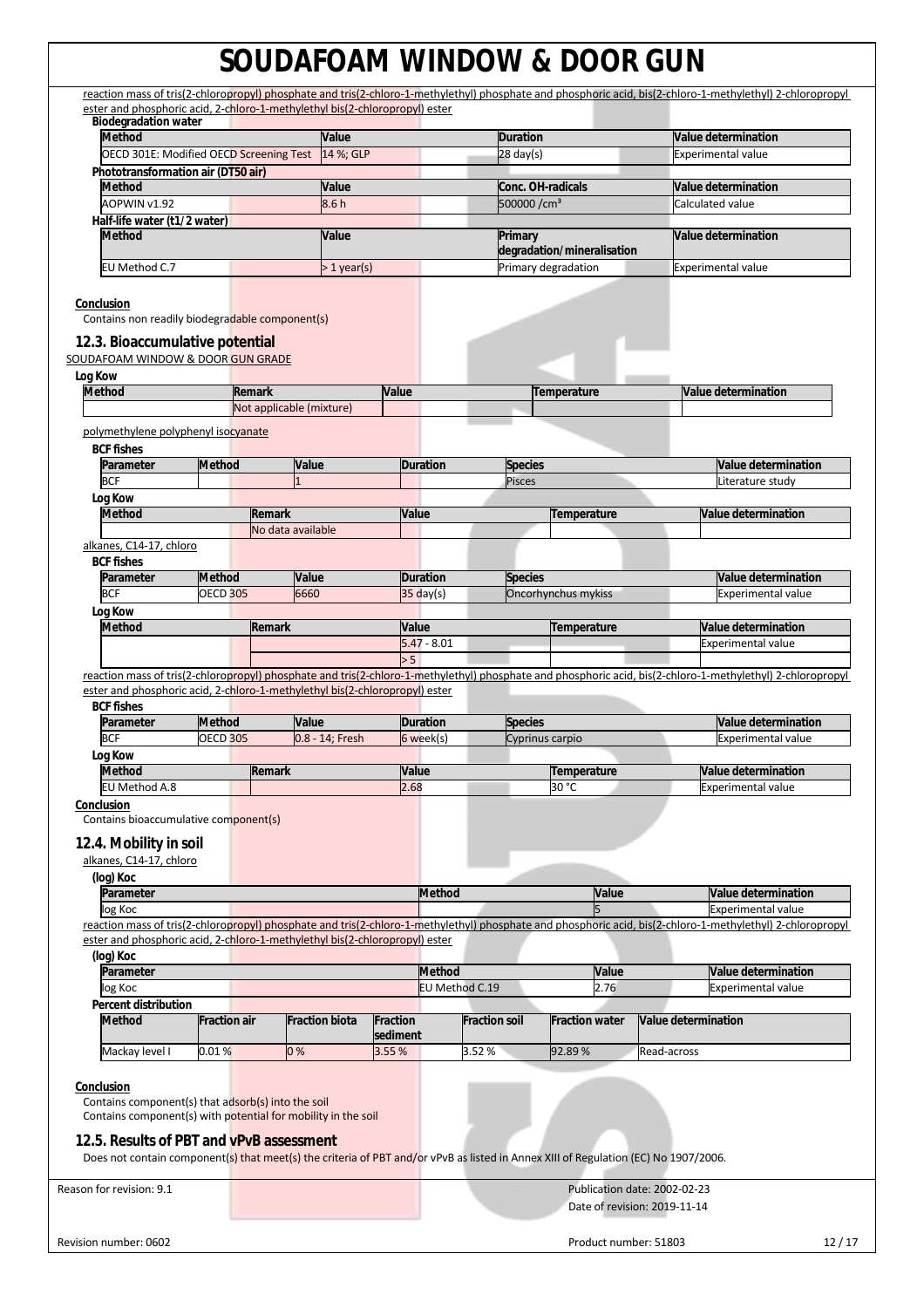## **12.6. Other adverse effects**

SOUDAFOAM WINDOW & DOOR GUN GRADE

## **Greenhouse gases**

None of the known components is included in the list of fluorinated greenhouse gases (Regulation (EU) No 517/2014)

**Ozone-depleting potential (ODP)** 

Not classified as dangerous for the ozone layer (Regulation (EC) No 1005/2009)

#### polymethylene polyphenyl isocyanate

**Greenhouse gases** 

None of the known components is included in the list of fluorinated greenhouse gases (Regulation (EU) No 517/2014)

## SECTION 13: Disposal considerations

The information in this section is a general description. If applicable and available, exposure scenarios are attached in annex. Always use the relevant exposure scenarios that correspond to your identified use.

### **13.1. Waste treatment methods**

### **13.1.1 Provisions relating to waste**

#### **European Union**

Hazardous waste according to Directive 2008/98/EC, as amended by Regulation (EU) No 1357/2014 and Regulation (EU) No 2017/997.

Waste material code (Directive 2008/98/EC, Decision 2000/0532/EC).

08 05 01\* (wastes not otherwise specified in 08: waste isocyanates).

16 05 04\* (gases in pressure containers and discarded chemicals: gases in pressure containers (including halons) containing hazardous substances). Depending on branch of industry and production process, also other waste codes may be applicable.

#### **13.1.2 Disposal methods**

Remove waste in accordance with local and/or national regulations. Hazardous waste shall not be mixed together with other waste. Different types of hazardous waste shall not be mixed together if this may entail a risk of pollution or create problems for the further management of the waste. Hazardous waste shall be managed responsibly. All entities that store, transport or handle hazardous waste shall take the necessary measures to prevent risks of pollution or damage to people or animals. Specific treatment. Do not discharge into drains or the environment.

#### **13.1.3 Packaging/Container**

#### **European Union**

Waste material code packaging (Directive 2008/98/EC).

15 01 10\* (packaging containing residues of or contaminated by dangerous substances).

## SECTION 14: Transport information

| Road (ADR)                               |                                                                       |       |
|------------------------------------------|-----------------------------------------------------------------------|-------|
| 14.1. UN number                          |                                                                       |       |
| <b>UN</b> number                         | 1950                                                                  |       |
| 14.2. UN proper shipping name            |                                                                       |       |
| Proper shipping name                     | Aerosols                                                              |       |
| 14.3. Transport hazard class(es)         |                                                                       |       |
| Hazard identification number             |                                                                       |       |
| Class                                    | $\overline{\phantom{a}}$                                              |       |
| <b>Classification code</b>               | <b>SF</b>                                                             |       |
| 14.4. Packing group                      |                                                                       |       |
| Packing group                            |                                                                       |       |
| Labels                                   | 2.1                                                                   |       |
| 14.5. Environmental hazards              |                                                                       |       |
| Environmentally hazardous substance mark | no                                                                    |       |
| 14.6. Special precautions for user       |                                                                       |       |
| Special provisions                       | 190                                                                   |       |
| Special provisions                       | 327                                                                   |       |
| Special provisions                       | 344                                                                   |       |
| Special provisions                       | 625                                                                   |       |
| Limited quantities                       | Combination packagings: not more than 1 liter per inner packaging for |       |
|                                          | liquids. A package shall not weigh more than 30 kg. (gross mass)      |       |
|                                          |                                                                       |       |
| Rail (RID)                               |                                                                       |       |
| 14.1. UN number                          |                                                                       |       |
| UN number                                | 1950                                                                  |       |
| 14.2. UN proper shipping name            |                                                                       |       |
| Proper shipping name                     | Aerosols                                                              |       |
| 14.3. Transport hazard class(es)         |                                                                       |       |
| Hazard identification number             | 23                                                                    |       |
| Class                                    | $\overline{2}$                                                        |       |
| Classification code                      | 5F                                                                    |       |
| 14.4. Packing group                      |                                                                       |       |
| Packing group                            |                                                                       |       |
| Labels                                   | 2.1                                                                   |       |
| 14.5. Environmental hazards              |                                                                       |       |
| Environmentally hazardous substance mark | no                                                                    |       |
|                                          |                                                                       |       |
| Reason for revision: 9.1                 | Publication date: 2002-02-23                                          |       |
|                                          | Date of revision: 2019-11-14                                          |       |
|                                          |                                                                       |       |
| Revision number: 0602                    | Product number: 51803                                                 | 13/17 |
|                                          |                                                                       |       |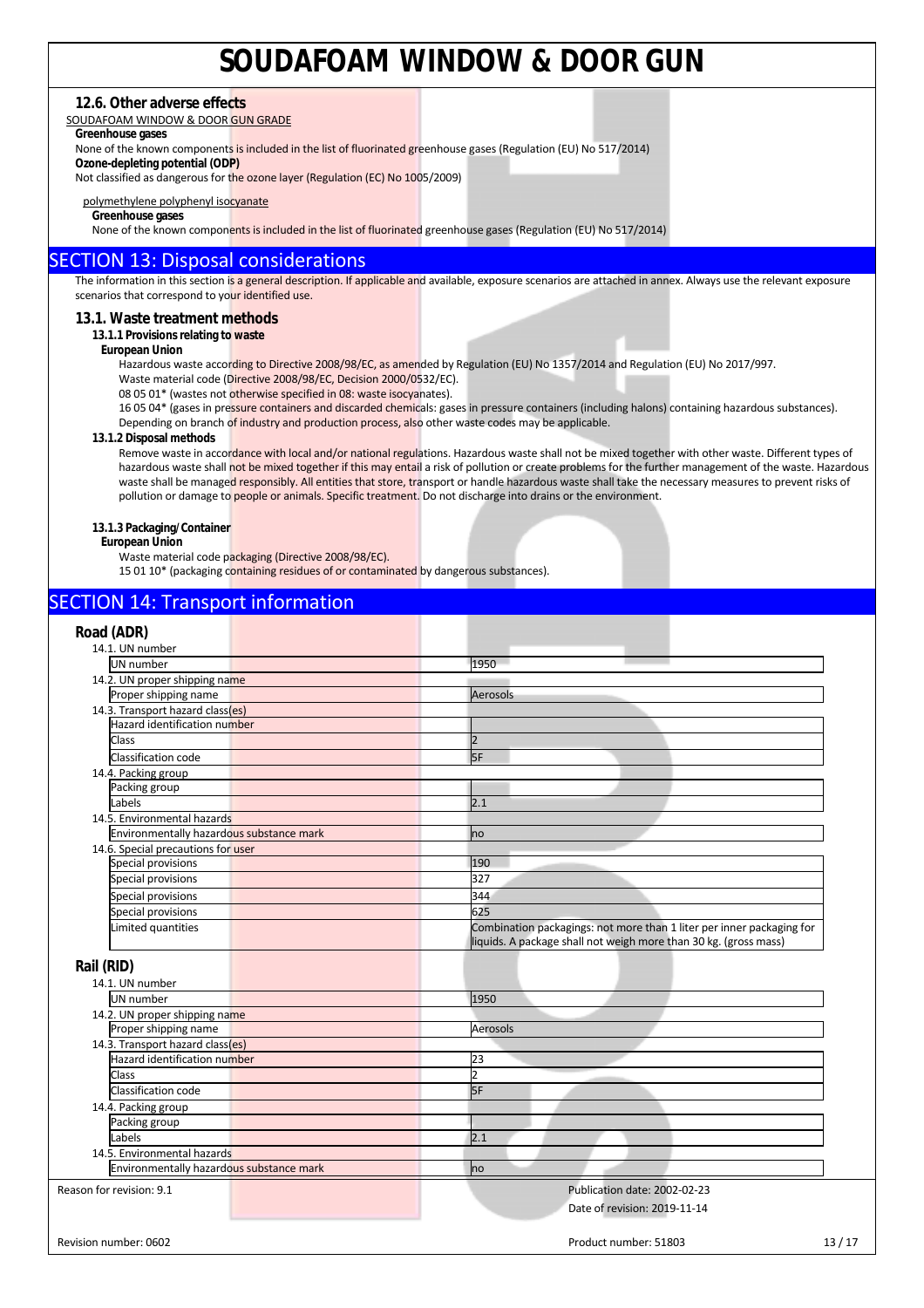| 14.6. Special precautions for user                                       |                                                                       |
|--------------------------------------------------------------------------|-----------------------------------------------------------------------|
| Special provisions                                                       | 190                                                                   |
| Special provisions                                                       | 327                                                                   |
| Special provisions                                                       | 344                                                                   |
| Special provisions                                                       | 625                                                                   |
| Limited quantities                                                       | Combination packagings: not more than 1 liter per inner packaging for |
|                                                                          | liquids. A package shall not weigh more than 30 kg. (gross mass)      |
| Inland waterways (ADN)                                                   |                                                                       |
| 14.1. UN number                                                          |                                                                       |
| UN number                                                                | 1950                                                                  |
| 14.2. UN proper shipping name                                            |                                                                       |
| Proper shipping name                                                     | Aerosols                                                              |
| 14.3. Transport hazard class(es)                                         |                                                                       |
| Class                                                                    | $\overline{2}$                                                        |
| Classification code                                                      | 5F                                                                    |
| 14.4. Packing group                                                      |                                                                       |
| Packing group                                                            |                                                                       |
| Labels                                                                   | 2.1                                                                   |
| 14.5. Environmental hazards                                              |                                                                       |
| Environmentally hazardous substance mark                                 | no                                                                    |
| 14.6. Special precautions for user                                       |                                                                       |
| Special provisions                                                       | 190                                                                   |
| Special provisions                                                       | 327                                                                   |
| Special provisions                                                       | 344                                                                   |
| Special provisions                                                       | 625                                                                   |
| Limited quantities                                                       | Combination packagings: not more than 1 liter per inner packaging for |
|                                                                          | liquids. A package shall not weigh more than 30 kg. (gross mass)      |
|                                                                          |                                                                       |
| Sea (IMDG/IMSBC)                                                         |                                                                       |
| 14.1. UN number                                                          |                                                                       |
| UN number                                                                | 1950                                                                  |
| 14.2. UN proper shipping name                                            |                                                                       |
| Proper shipping name                                                     | aerosols                                                              |
| 14.3. Transport hazard class(es)                                         |                                                                       |
| Class                                                                    | 2.1                                                                   |
| 14.4. Packing group                                                      |                                                                       |
| Packing group                                                            |                                                                       |
| Labels                                                                   | 2.1                                                                   |
| 14.5. Environmental hazards                                              |                                                                       |
| Marine pollutant                                                         |                                                                       |
| Environmentally hazardous substance mark                                 | no                                                                    |
| 14.6. Special precautions for user                                       |                                                                       |
| Special provisions                                                       | 190                                                                   |
| Special provisions                                                       | 277                                                                   |
| Special provisions                                                       | 327                                                                   |
| Special provisions                                                       | 344                                                                   |
| Special provisions                                                       | 381                                                                   |
|                                                                          | 63                                                                    |
| Special provisions                                                       | 959                                                                   |
| Special provisions                                                       |                                                                       |
| Limited quantities                                                       | Combination packagings: not more than 1 liter per inner packaging for |
| 14.7. Transport in bulk according to Annex II of Marpol and the IBC Code | liquids. A package shall not weigh more than 30 kg. (gross mass)      |
| Annex II of MARPOL 73/78                                                 | Not applicable                                                        |
|                                                                          |                                                                       |
| Air (ICAO-TI/IATA-DGR)                                                   |                                                                       |
| 14.1. UN number                                                          |                                                                       |
| UN number                                                                | 1950                                                                  |
| 14.2. UN proper shipping name                                            |                                                                       |
| Proper shipping name                                                     | Aerosols, flammable                                                   |
| 14.3. Transport hazard class(es)                                         |                                                                       |
| Class                                                                    | 2.1                                                                   |
| 14.4. Packing group                                                      |                                                                       |
| Packing group                                                            |                                                                       |
| Labels                                                                   | 2.1                                                                   |
| 14.5. Environmental hazards                                              |                                                                       |
| Environmentally hazardous substance mark                                 | no                                                                    |
| 14.6. Special precautions for user                                       |                                                                       |
| Special provisions                                                       | A145                                                                  |
| Special provisions                                                       | A167                                                                  |
| Special provisions                                                       | A802                                                                  |
|                                                                          |                                                                       |
| Reason for revision: 9.1                                                 | Publication date: 2002-02-23                                          |
|                                                                          |                                                                       |
|                                                                          | Date of revision: 2019-11-14                                          |
|                                                                          |                                                                       |
| Revision number: 0602                                                    | 14/17<br>Product number: 51803                                        |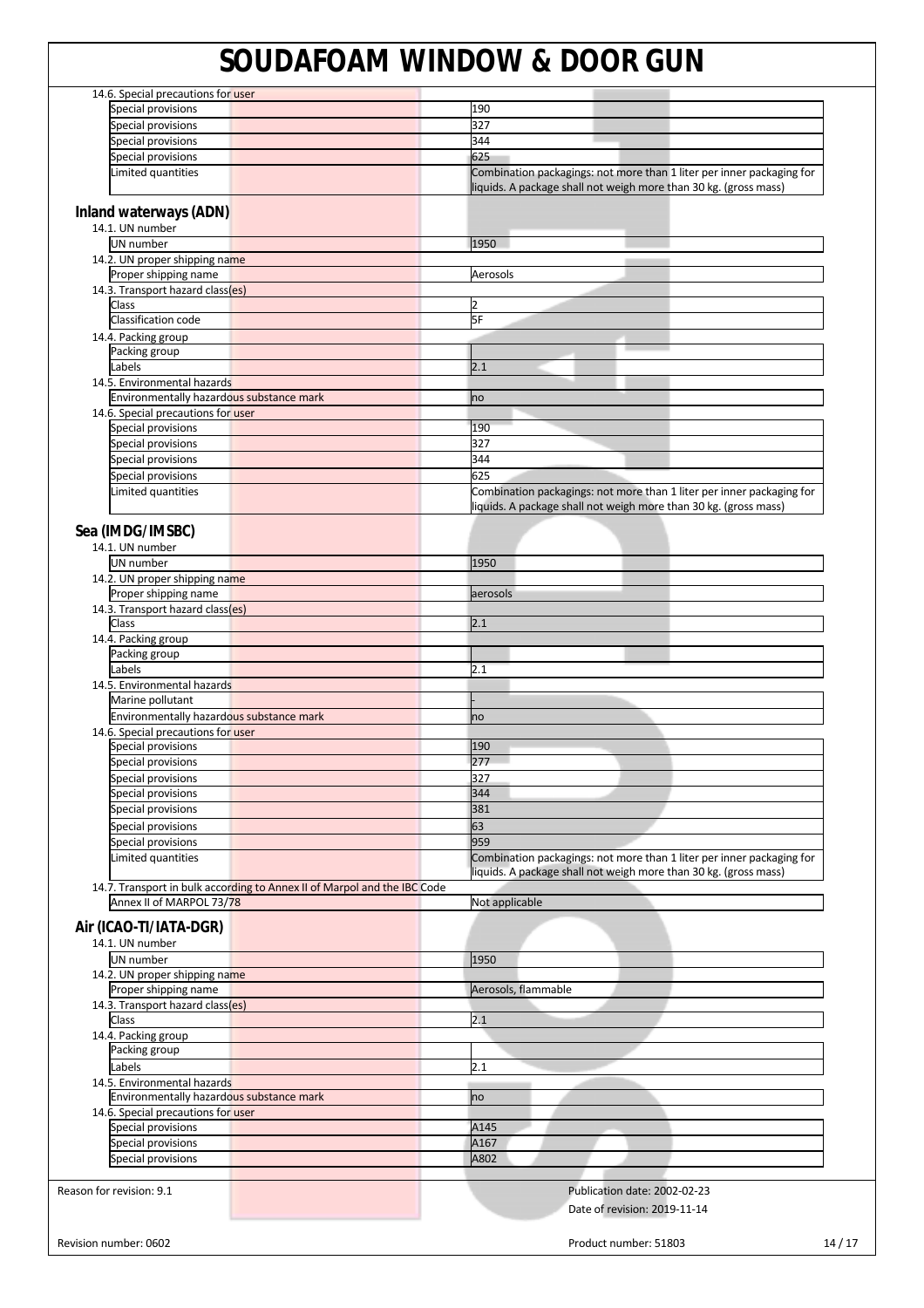Passenger and cargo transport

Limited quantities: maximum net quantity per packaging **1998 and 1998** 30 kg G

┑

| <b>ETTIRCa guarreless maximum net guarrely per packaging</b><br><b>SECTION 15: Regulatory information</b>                                                                                      |                                                                                                                                                                                                                             | ט קיו טכ                                                                                                                                                                                                                                                                                                                                                                                                                                                                                                                                                                                                                                                                                                                                                                                                                                                                                                                                                                                                                                                                                                                                                                                                                                                                                                                                                                                                                                                                                                                                                                                                                                                                                                                                                                                                                                                                                                                                                                                                                                                                                                                                                                                                                  |
|------------------------------------------------------------------------------------------------------------------------------------------------------------------------------------------------|-----------------------------------------------------------------------------------------------------------------------------------------------------------------------------------------------------------------------------|---------------------------------------------------------------------------------------------------------------------------------------------------------------------------------------------------------------------------------------------------------------------------------------------------------------------------------------------------------------------------------------------------------------------------------------------------------------------------------------------------------------------------------------------------------------------------------------------------------------------------------------------------------------------------------------------------------------------------------------------------------------------------------------------------------------------------------------------------------------------------------------------------------------------------------------------------------------------------------------------------------------------------------------------------------------------------------------------------------------------------------------------------------------------------------------------------------------------------------------------------------------------------------------------------------------------------------------------------------------------------------------------------------------------------------------------------------------------------------------------------------------------------------------------------------------------------------------------------------------------------------------------------------------------------------------------------------------------------------------------------------------------------------------------------------------------------------------------------------------------------------------------------------------------------------------------------------------------------------------------------------------------------------------------------------------------------------------------------------------------------------------------------------------------------------------------------------------------------|
|                                                                                                                                                                                                |                                                                                                                                                                                                                             | 15.1. Safety, health and environmental regulations/legislation specific for the substance or mixture                                                                                                                                                                                                                                                                                                                                                                                                                                                                                                                                                                                                                                                                                                                                                                                                                                                                                                                                                                                                                                                                                                                                                                                                                                                                                                                                                                                                                                                                                                                                                                                                                                                                                                                                                                                                                                                                                                                                                                                                                                                                                                                      |
| European legislation:                                                                                                                                                                          |                                                                                                                                                                                                                             |                                                                                                                                                                                                                                                                                                                                                                                                                                                                                                                                                                                                                                                                                                                                                                                                                                                                                                                                                                                                                                                                                                                                                                                                                                                                                                                                                                                                                                                                                                                                                                                                                                                                                                                                                                                                                                                                                                                                                                                                                                                                                                                                                                                                                           |
| VOC content Directive 2010/75/EU                                                                                                                                                               |                                                                                                                                                                                                                             |                                                                                                                                                                                                                                                                                                                                                                                                                                                                                                                                                                                                                                                                                                                                                                                                                                                                                                                                                                                                                                                                                                                                                                                                                                                                                                                                                                                                                                                                                                                                                                                                                                                                                                                                                                                                                                                                                                                                                                                                                                                                                                                                                                                                                           |
| <b>VOC content</b>                                                                                                                                                                             |                                                                                                                                                                                                                             | Remark                                                                                                                                                                                                                                                                                                                                                                                                                                                                                                                                                                                                                                                                                                                                                                                                                                                                                                                                                                                                                                                                                                                                                                                                                                                                                                                                                                                                                                                                                                                                                                                                                                                                                                                                                                                                                                                                                                                                                                                                                                                                                                                                                                                                                    |
| 23.41 % - 24.06 %                                                                                                                                                                              |                                                                                                                                                                                                                             |                                                                                                                                                                                                                                                                                                                                                                                                                                                                                                                                                                                                                                                                                                                                                                                                                                                                                                                                                                                                                                                                                                                                                                                                                                                                                                                                                                                                                                                                                                                                                                                                                                                                                                                                                                                                                                                                                                                                                                                                                                                                                                                                                                                                                           |
| 222.35 g/l - 228.57 g/l                                                                                                                                                                        |                                                                                                                                                                                                                             |                                                                                                                                                                                                                                                                                                                                                                                                                                                                                                                                                                                                                                                                                                                                                                                                                                                                                                                                                                                                                                                                                                                                                                                                                                                                                                                                                                                                                                                                                                                                                                                                                                                                                                                                                                                                                                                                                                                                                                                                                                                                                                                                                                                                                           |
| <b>REACH Annex XVII - Restriction</b>                                                                                                                                                          |                                                                                                                                                                                                                             |                                                                                                                                                                                                                                                                                                                                                                                                                                                                                                                                                                                                                                                                                                                                                                                                                                                                                                                                                                                                                                                                                                                                                                                                                                                                                                                                                                                                                                                                                                                                                                                                                                                                                                                                                                                                                                                                                                                                                                                                                                                                                                                                                                                                                           |
|                                                                                                                                                                                                |                                                                                                                                                                                                                             | Contains component(s) subject to restrictions of Annex XVII of Regulation (EC) No 1907/2006: restrictions on the manufacture, placing on the market                                                                                                                                                                                                                                                                                                                                                                                                                                                                                                                                                                                                                                                                                                                                                                                                                                                                                                                                                                                                                                                                                                                                                                                                                                                                                                                                                                                                                                                                                                                                                                                                                                                                                                                                                                                                                                                                                                                                                                                                                                                                       |
|                                                                                                                                                                                                | and use of certain dangerous substances, mixtures and articles.<br>Designation of the substance, of the group of                                                                                                            | Conditions of restriction                                                                                                                                                                                                                                                                                                                                                                                                                                                                                                                                                                                                                                                                                                                                                                                                                                                                                                                                                                                                                                                                                                                                                                                                                                                                                                                                                                                                                                                                                                                                                                                                                                                                                                                                                                                                                                                                                                                                                                                                                                                                                                                                                                                                 |
|                                                                                                                                                                                                | substances or of the mixture                                                                                                                                                                                                |                                                                                                                                                                                                                                                                                                                                                                                                                                                                                                                                                                                                                                                                                                                                                                                                                                                                                                                                                                                                                                                                                                                                                                                                                                                                                                                                                                                                                                                                                                                                                                                                                                                                                                                                                                                                                                                                                                                                                                                                                                                                                                                                                                                                                           |
| polymethylene polyphenyl isocyanate<br>alkanes, C14-17, chloro<br>reaction mass of tris(2-chloropropyl)<br>phosphate and tris(2-chloro-1-methylethyl)<br>phosphate and phosphoric acid, bis(2- | Liquid substances or mixtures fulfilling the<br>criteria for any of the following hazard classes<br>or categories set out in Annex I to Regulation<br>(EC) No 1272/2008:<br>(a) hazard classes 2.1 to 2.4, 2.6 and 2.7, 2.8 | 1. Shall not be used in:<br>- ornamental articles intended to produce light or colour effects by means of different<br>phases, for example in ornamental lamps and ashtrays,<br>- tricks and jokes,<br>- games for one or more participants, or any article intended to be used as such, even with                                                                                                                                                                                                                                                                                                                                                                                                                                                                                                                                                                                                                                                                                                                                                                                                                                                                                                                                                                                                                                                                                                                                                                                                                                                                                                                                                                                                                                                                                                                                                                                                                                                                                                                                                                                                                                                                                                                        |
| chloro-1-methylethyl) 2-chloropropyl ester<br>bis(2-chloropropyl) ester                                                                                                                        | types A and B, 2.9, 2.10, 2.12, 2.13 categories 1 ornamental aspects,<br>and phosphoric acid, 2-chloro-1-methylethyl and 2, 2.14 categories 1 and 2, 2.15 types A to<br>(b) hazard classes 3.1 to 3.6, 3.7 adverse          | 2. Articles not complying with paragraph 1 shall not be placed on the market.<br>3. Shall not be placed on the market if they contain a colouring agent, unless required for<br>fiscal reasons, or perfume, or both, if they:                                                                                                                                                                                                                                                                                                                                                                                                                                                                                                                                                                                                                                                                                                                                                                                                                                                                                                                                                                                                                                                                                                                                                                                                                                                                                                                                                                                                                                                                                                                                                                                                                                                                                                                                                                                                                                                                                                                                                                                             |
|                                                                                                                                                                                                | effects on sexual function and fertility or on<br>development, 3.8 effects other than narcotic<br>effects, 3.9 and 3.10;<br>(c) hazard class 4.1;<br>(d) hazard class 5.1.                                                  | - can be used as fuel in decorative oil lamps for supply to the general public, and,<br>- present an aspiration hazard and are labelled with H304,<br>4. Decorative oil lamps for supply to the general public shall not be placed on the market<br>unless they conform to the European Standard on Decorative oil lamps (EN 14059) adopted<br>by the European Committee for Standardisation (CEN).<br>5. Without prejudice to the implementation of other Community provisions relating to the<br>classification, packaging and labelling of dangerous substances and mixtures, suppliers shall<br>ensure, before the placing on the market, that the following requirements are met:<br>a) lamp oils, labelled with H304, intended for supply to the general public are visibly, legibly<br>and indelibly marked as follows: "Keep lamps filled with this liquid out of the reach of<br>children"; and, by 1 December 2010, "Just a sip of lamp oil — or even sucking the wick of<br>lamps - may lead to life-threatening lung damage";<br>b) grill lighter fluids, labelled with H304, intended for supply to the general public are legibly<br>and indelibly marked by 1 December 2010 as follows: "Just a sip of grill lighter may lead to<br>life threatening lung damage";<br>c) lamp oils and grill lighters, labelled with H304, intended for supply to the general public<br>are packaged in black opaque containers not exceeding 1 litre by 1 December 2010.<br>6. No later than 1 June 2014, the Commission shall request the European Chemicals Agency<br>to prepare a dossier, in accordance with Article 69 of the present Regulation with a view to<br>ban, if appropriate, grill lighter fluids and fuel for decorative lamps, labelled H304, intended<br>for supply to the general public.<br>7. Natural or legal persons placing on the market for the first time lamp oils and grill lighter<br>fluids, labelled with H304, shall by 1 December 2011, and annually thereafter, provide data<br>on alternatives to lamp oils and grill lighter fluids labelled H304 to the competent authority<br>in the Member State concerned. Member States shall make those data available to the<br>Commission.' |
| polymethylene polyphenyl isocyanate                                                                                                                                                            | Methylenediphenyl diisocyanate (MDI)<br>including the following specific isomers: 4,4'-<br>Methylenediphenyl diisocyanate; 2,4'-<br>Methylenediphenyl diisocyanate; 2,2'-<br>Methylenediphenyl diisocyanate                 | 1. Shall not be placed on the market after 27 December 2010, as a constituent of mixtures in<br>concentrations equal to or greater than 0,1 % by weight of MDI for supply to the general<br>public, unless suppliers shall ensure before the placing on the market that the packaging:<br>(a) contains protective gloves which comply with the requirements of Council Directive<br>89/686/EEC;<br>(b) is marked visibly, legibly and indelibly as follows, and without prejudice to other<br>Community legislation concerning the classification, packaging and labelling of substances<br>and mixtures:<br>- Persons already sensitised to diisocyanates may develop allergic reactions when using<br>this product.<br>- Persons suffering from asthma, eczema or skin problems should avoid contact, including<br>dermal contact, with this product.<br>- This product should not be used under conditions of poor ventilation unless a protective<br>mask with an appropriate gas filter (i.e. type A1 according to standard EN 14387) is used.<br>2. By way of derogation, paragraph 1(a) shall not apply to hot melt adhesives.                                                                                                                                                                                                                                                                                                                                                                                                                                                                                                                                                                                                                                                                                                                                                                                                                                                                                                                                                                                                                                                                                     |
| National legislation Belgium                                                                                                                                                                   |                                                                                                                                                                                                                             |                                                                                                                                                                                                                                                                                                                                                                                                                                                                                                                                                                                                                                                                                                                                                                                                                                                                                                                                                                                                                                                                                                                                                                                                                                                                                                                                                                                                                                                                                                                                                                                                                                                                                                                                                                                                                                                                                                                                                                                                                                                                                                                                                                                                                           |
| SOUDAFOAM WINDOW & DOOR GUN GRADE<br>No data available                                                                                                                                         |                                                                                                                                                                                                                             |                                                                                                                                                                                                                                                                                                                                                                                                                                                                                                                                                                                                                                                                                                                                                                                                                                                                                                                                                                                                                                                                                                                                                                                                                                                                                                                                                                                                                                                                                                                                                                                                                                                                                                                                                                                                                                                                                                                                                                                                                                                                                                                                                                                                                           |
|                                                                                                                                                                                                |                                                                                                                                                                                                                             |                                                                                                                                                                                                                                                                                                                                                                                                                                                                                                                                                                                                                                                                                                                                                                                                                                                                                                                                                                                                                                                                                                                                                                                                                                                                                                                                                                                                                                                                                                                                                                                                                                                                                                                                                                                                                                                                                                                                                                                                                                                                                                                                                                                                                           |
| <b>National legislation The Netherlands</b>                                                                                                                                                    |                                                                                                                                                                                                                             |                                                                                                                                                                                                                                                                                                                                                                                                                                                                                                                                                                                                                                                                                                                                                                                                                                                                                                                                                                                                                                                                                                                                                                                                                                                                                                                                                                                                                                                                                                                                                                                                                                                                                                                                                                                                                                                                                                                                                                                                                                                                                                                                                                                                                           |
| SOUDAFOAM WINDOW & DOOR GUN GRADE<br>Waterbezwaarlijkheid                                                                                                                                      | Z(2); Algemene Beoordelingsmethodiek (ABM)                                                                                                                                                                                  |                                                                                                                                                                                                                                                                                                                                                                                                                                                                                                                                                                                                                                                                                                                                                                                                                                                                                                                                                                                                                                                                                                                                                                                                                                                                                                                                                                                                                                                                                                                                                                                                                                                                                                                                                                                                                                                                                                                                                                                                                                                                                                                                                                                                                           |
|                                                                                                                                                                                                |                                                                                                                                                                                                                             |                                                                                                                                                                                                                                                                                                                                                                                                                                                                                                                                                                                                                                                                                                                                                                                                                                                                                                                                                                                                                                                                                                                                                                                                                                                                                                                                                                                                                                                                                                                                                                                                                                                                                                                                                                                                                                                                                                                                                                                                                                                                                                                                                                                                                           |
|                                                                                                                                                                                                |                                                                                                                                                                                                                             |                                                                                                                                                                                                                                                                                                                                                                                                                                                                                                                                                                                                                                                                                                                                                                                                                                                                                                                                                                                                                                                                                                                                                                                                                                                                                                                                                                                                                                                                                                                                                                                                                                                                                                                                                                                                                                                                                                                                                                                                                                                                                                                                                                                                                           |
| Reason for revision: 9.1                                                                                                                                                                       |                                                                                                                                                                                                                             | Publication date: 2002-02-23                                                                                                                                                                                                                                                                                                                                                                                                                                                                                                                                                                                                                                                                                                                                                                                                                                                                                                                                                                                                                                                                                                                                                                                                                                                                                                                                                                                                                                                                                                                                                                                                                                                                                                                                                                                                                                                                                                                                                                                                                                                                                                                                                                                              |
|                                                                                                                                                                                                |                                                                                                                                                                                                                             | Date of revision: 2019-11-14                                                                                                                                                                                                                                                                                                                                                                                                                                                                                                                                                                                                                                                                                                                                                                                                                                                                                                                                                                                                                                                                                                                                                                                                                                                                                                                                                                                                                                                                                                                                                                                                                                                                                                                                                                                                                                                                                                                                                                                                                                                                                                                                                                                              |
|                                                                                                                                                                                                |                                                                                                                                                                                                                             |                                                                                                                                                                                                                                                                                                                                                                                                                                                                                                                                                                                                                                                                                                                                                                                                                                                                                                                                                                                                                                                                                                                                                                                                                                                                                                                                                                                                                                                                                                                                                                                                                                                                                                                                                                                                                                                                                                                                                                                                                                                                                                                                                                                                                           |
| Revision number: 0602                                                                                                                                                                          |                                                                                                                                                                                                                             | Product number: 51803<br>15/17                                                                                                                                                                                                                                                                                                                                                                                                                                                                                                                                                                                                                                                                                                                                                                                                                                                                                                                                                                                                                                                                                                                                                                                                                                                                                                                                                                                                                                                                                                                                                                                                                                                                                                                                                                                                                                                                                                                                                                                                                                                                                                                                                                                            |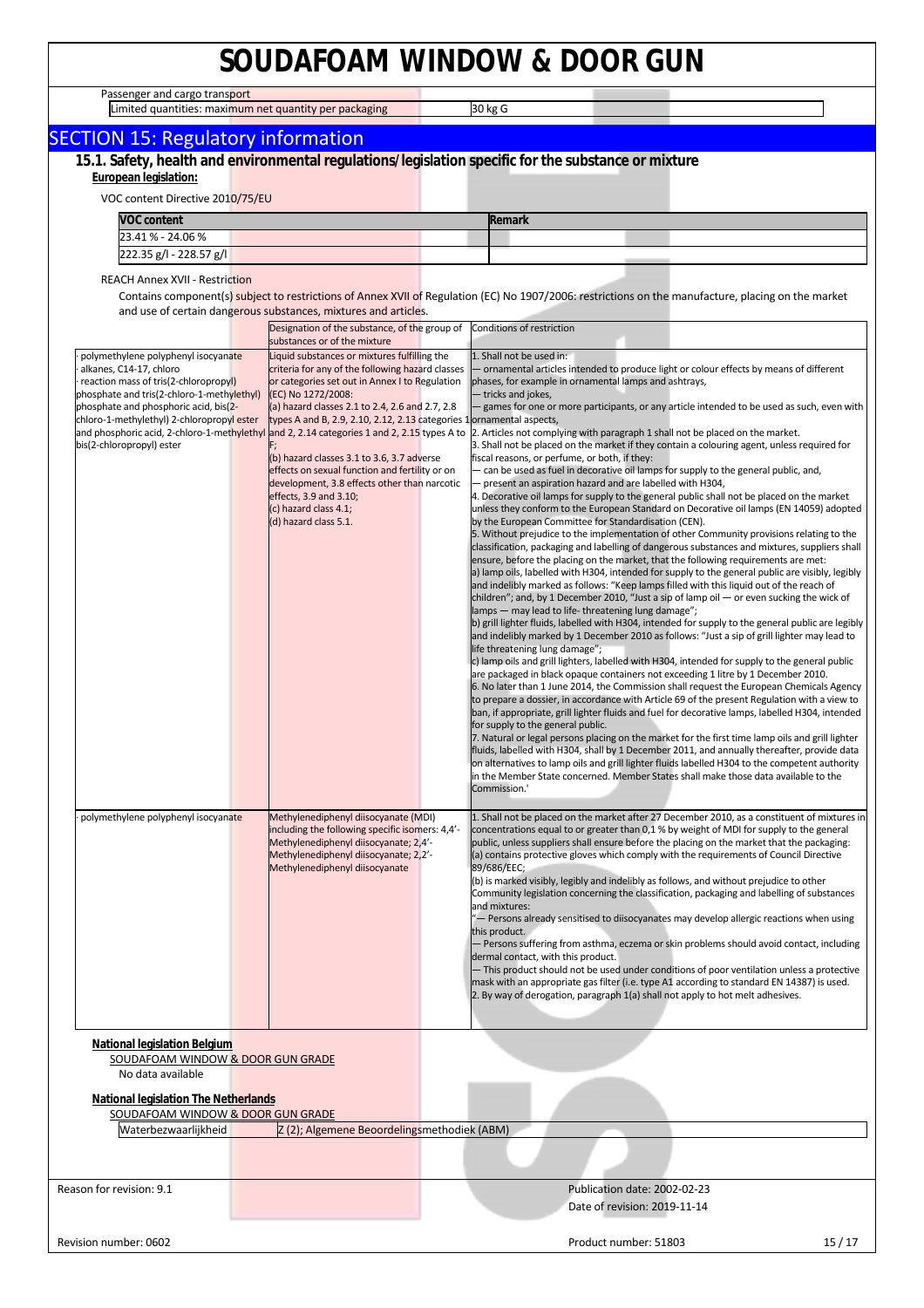| alkanes, C14-17, chloro                                    |                                                                                                                                                            |
|------------------------------------------------------------|------------------------------------------------------------------------------------------------------------------------------------------------------------|
| SZW - Lijst van voor de                                    | Alkanen, C14-C17, chloor; May cause harm to breastfed babies                                                                                               |
| voortplanting giftige stoffen                              |                                                                                                                                                            |
| (borstvoeding)                                             |                                                                                                                                                            |
| <b>National legislation France</b>                         |                                                                                                                                                            |
| SOUDAFOAM WINDOW & DOOR GUN GRADE                          |                                                                                                                                                            |
| No data available                                          |                                                                                                                                                            |
| polymethylene polyphenyl isocyanate                        |                                                                                                                                                            |
| Catégorie cancérogène                                      | 4,4'-Diisocyanate de diphénylméthane; C2                                                                                                                   |
| <b>National legislation Germany</b>                        |                                                                                                                                                            |
| SOUDAFOAM WINDOW & DOOR GUN GRADE                          |                                                                                                                                                            |
| WGK                                                        | 2; Classification water polluting based on the components in compliance with Verwaltungsvorschrift                                                         |
|                                                            | wassergefährdender Stoffe (VwVwS) of 27 July 2005 (Anhang 4)                                                                                               |
| polymethylene polyphenyl isocyanate<br>TA-Luft             | 5.2.5/1                                                                                                                                                    |
| TRGS900 - Risiko der                                       | 4,4'-Methylendiphenyldiisocyanat; Y; Risiko der Fruchtschädigung braucht bei Einhaltung des Arbeitsplatzgrenzwertes                                        |
| Fruchtschädigung                                           | und des biologischen Grenzwertes nicht befürchtet zu werden                                                                                                |
|                                                            | pMDI (als MDI berechnet); Y; Risiko der Fruchtschädigung braucht bei Einhaltung des Arbeitsplatzgrenzwertes und des                                        |
|                                                            | biologischen Grenzwertes nicht befürchtet zu werden                                                                                                        |
| Sensibilisierende Stoffe                                   | 4,4'-Methylendiphenyldiisocyanat; Sah; Atemwegssensibilisierende Stoffe Und Hautsensibilisierende Stoffe, an beiden                                        |
|                                                            | Zielorganen Allergien auslösende                                                                                                                           |
|                                                            | pMDI (als MDI berechnet); Sa; Atemwegssensibilisierende Stoffe                                                                                             |
| TRGS905 - Krebserzeugend                                   | Techn. ("Polymeres") MDI (pMDI) (in Form atembarer Aerosole, A-Fraktion); 2                                                                                |
| TRGS905 - Erbgutverändernd                                 | Techn. ("Polymeres") MDI (pMDI) (in Form atembarer Aerosole, A-Fraktion); -                                                                                |
| <b>TRGS905 -</b>                                           | Techn. ("Polymeres") MDI (pMDI) (in Form atembarer Aerosole, A-Fraktion); -                                                                                |
| Fruchtbarkeitsgefährdend                                   |                                                                                                                                                            |
| TRGS905 - Fruchtschädigend                                 | Techn. ("Polymeres") MDI (pMDI) (in Form atembarer Aerosole, A-Fraktion); -<br>4,4'-Methylendiphenyldiisocyanat; H; Hautresorptiv                          |
| Hautresorptive Stoffe                                      | pMDI (als MDI berechnet); H; Hautresorptiv                                                                                                                 |
| alkanes, C14-17, chloro                                    |                                                                                                                                                            |
| TA-Luft                                                    | 5.2.5/1                                                                                                                                                    |
| TRGS900 - Risiko der                                       | Chloralkane, C14-17 (Chlorierte Paraffine C14-17); Y; Risiko der Fruchtschädigung braucht bei Einhaltung des                                               |
| Fruchtschädigung                                           | Arbeitsplatzgrenzwertes und des biologischen Grenzwertes nicht befürchtet zu werden                                                                        |
| Hautresorptive Stoffe                                      | Chloralkane, C14-17 (Chlorierte Paraffine C14-17); H; Hautresorptiv                                                                                        |
|                                                            | reaction mass of tris(2-chloropropyl) phosphate and tris(2-chloro-1-methylethyl) phosphate and phosphoric acid, bis(2-chloro-1-methylethyl) 2-chloropropyl |
|                                                            | ester and phosphoric acid, 2-chloro-1-methylethyl bis(2-chloropropyl) ester                                                                                |
| TA-Luft                                                    | 5.2.5                                                                                                                                                      |
| National legislation United Kingdom                        |                                                                                                                                                            |
| SOUDAFOAM WINDOW & DOOR GUN GRADE                          |                                                                                                                                                            |
| No data available                                          |                                                                                                                                                            |
| polymethylene polyphenyl isocyanate                        |                                                                                                                                                            |
| <b>Skin Sensitisation</b><br>Respiratory sensitisation     | Isocyanates, all (as -NCO) Except methyl isocyanate; Sen<br>Isocyanates, all (as -NCO) Except methyl isocyanate; Sen                                       |
|                                                            |                                                                                                                                                            |
| Other relevant data                                        |                                                                                                                                                            |
| SOUDAFOAM WINDOW & DOOR GUN GRADE                          |                                                                                                                                                            |
| No data available                                          |                                                                                                                                                            |
| polymethylene polyphenyl isocyanate                        |                                                                                                                                                            |
| IARC - classification                                      | 3; Polymethylene polyphenyl isocyanate                                                                                                                     |
| alkanes, C14-17, chloro<br>IARC - classification           | 2B; Chlorinated paraffins                                                                                                                                  |
|                                                            |                                                                                                                                                            |
| 15.2. Chemical safety assessment                           |                                                                                                                                                            |
|                                                            | No chemical safety assessment has been conducted for the mixture.                                                                                          |
|                                                            |                                                                                                                                                            |
| <b>SECTION 16: Other information</b>                       |                                                                                                                                                            |
| Full text of any H-statements referred to under heading 3: |                                                                                                                                                            |
|                                                            |                                                                                                                                                            |
| H220 Extremely flammable gas.                              |                                                                                                                                                            |
| H222 Extremely flammable aerosol.                          |                                                                                                                                                            |
| H229 Pressurised container: May burst if heated.           |                                                                                                                                                            |
|                                                            | H280 Contains gas under pressure; may explode if heated.                                                                                                   |
| H302 Harmful if swallowed.<br>H315 Causes skin irritation. |                                                                                                                                                            |
| H317 May cause an allergic skin reaction.                  |                                                                                                                                                            |
| H319 Causes serious eye irritation.                        |                                                                                                                                                            |
| H332 Harmful if inhaled.                                   |                                                                                                                                                            |
|                                                            | H334 May cause allergy or asthma symptoms or breathing difficulties if inhaled.                                                                            |
| H335 May cause respiratory irritation.                     |                                                                                                                                                            |
| H351 Suspected of causing cancer.                          |                                                                                                                                                            |
| H362 May cause harm to breast-fed children.                |                                                                                                                                                            |
|                                                            | Publication date: 2002-02-23                                                                                                                               |
|                                                            | Date of revision: 2019-11-14                                                                                                                               |
| Reason for revision: 9.1                                   |                                                                                                                                                            |